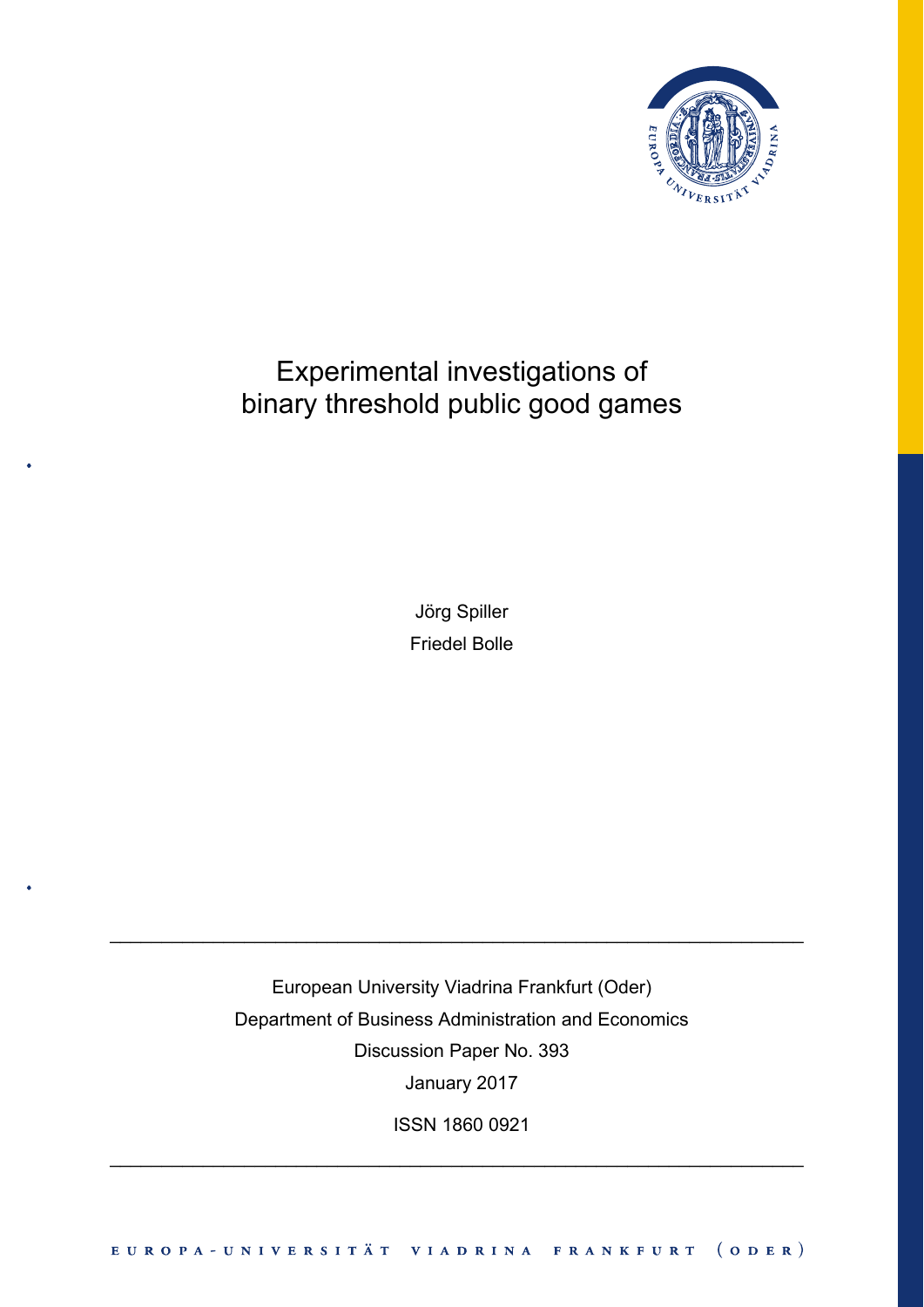# **Experimental investigations of**

# **binary threshold public good games**

# **Jörg Spiller and Friedel Bolle**

Europa-Universität Viadrina Frankfurt (Oder)

January 2017

#### **Abstract**

In Binary Threshold Public Good (BTPG) games n players contribute or not to the production of a public good which is produced if and only if there are at least k contributors. The BTPG games with the highest (k=n) and the lowest (k=1) threshold are the Stag Hunt game and the Volunteer's Dilemma. There is a plethora of equilibria in BTPG games. We experimentally investigate 16 different symmetric and asymmetric BTPG games with n=4 and k=1,2,3,4 and test general theoretical *attributes of equilibria* and whether equilibrium play can apply at all. As theory predicts, neither magnitude effects nor a negative instead of a positive frame affect behavior which is contrary to the bulk of the experimental literature. In the Stag Hunt game, which is often used to discriminate between payoff dominance and risk dominance, risk dominance as a description of behavior is clearly rejected and payoff dominance is moderately supported. We show that no theory with homogeneous players can describe behavior.

**JEL** codes: C72, D72, H41

**Keywords:** Binary threshold Public Goods, framing, equilibrium selection, payoff dominance, risk dominance, efficiency, experiment

Europa-Universität Viadrina Frankfurt (Oder) D - 15207 Frankfurt (Oder), Germany

Corresponding author: Friedel Bolle, bolle@europa-uni.de, Tel.: +49 173 9853143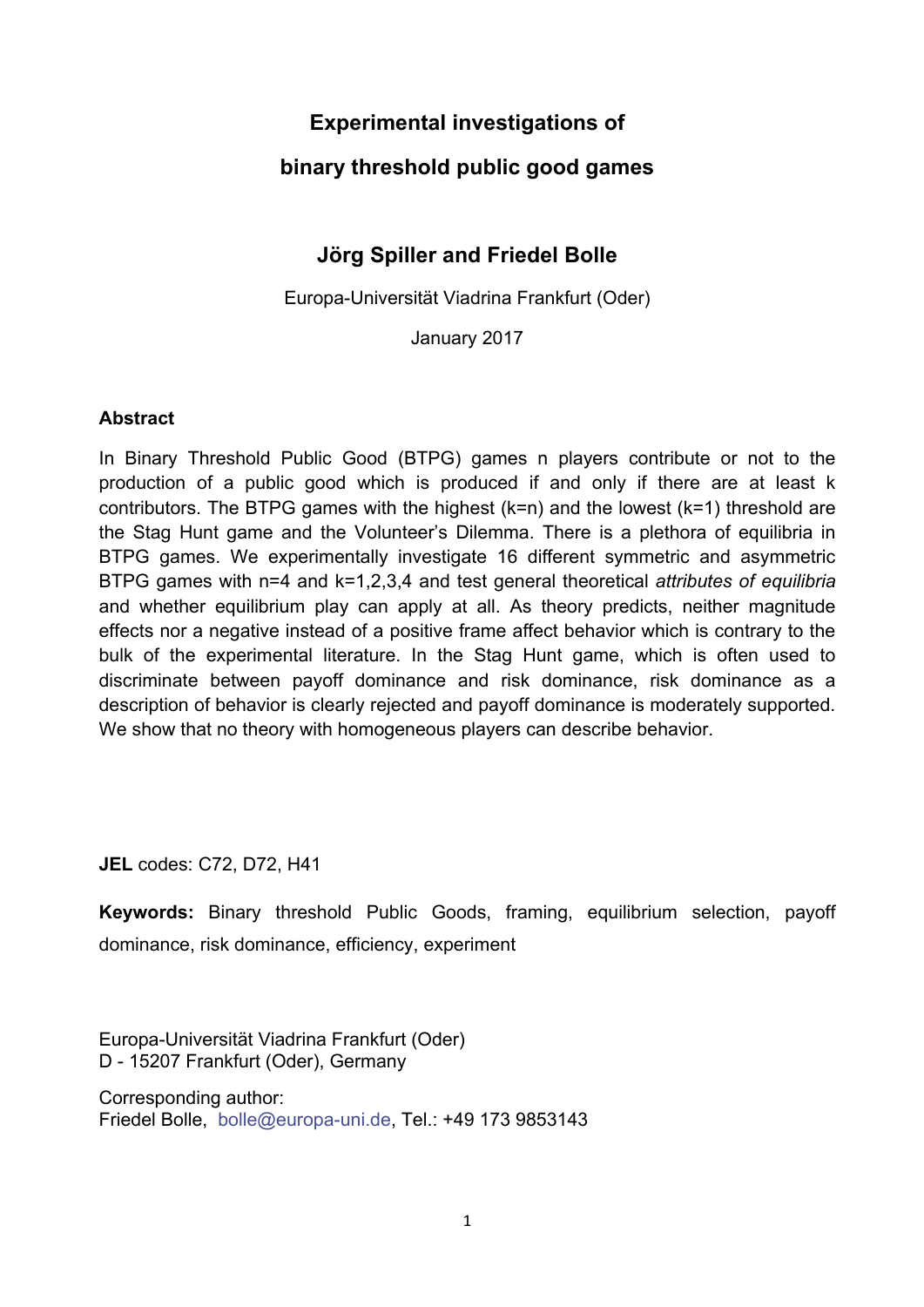### **Highlights**

- A public good is produced if a sufficient number of players contribute to its production.
- Players with the same cost/benefit ratio contribute with the same frequency.
- Negative vs. positive costs and benefits do not cause a framing effect.
- In the Stag Hunt game, payoff dominance is a better predictor than risk dominance.
- No theory of behavior with identical subjects can apply.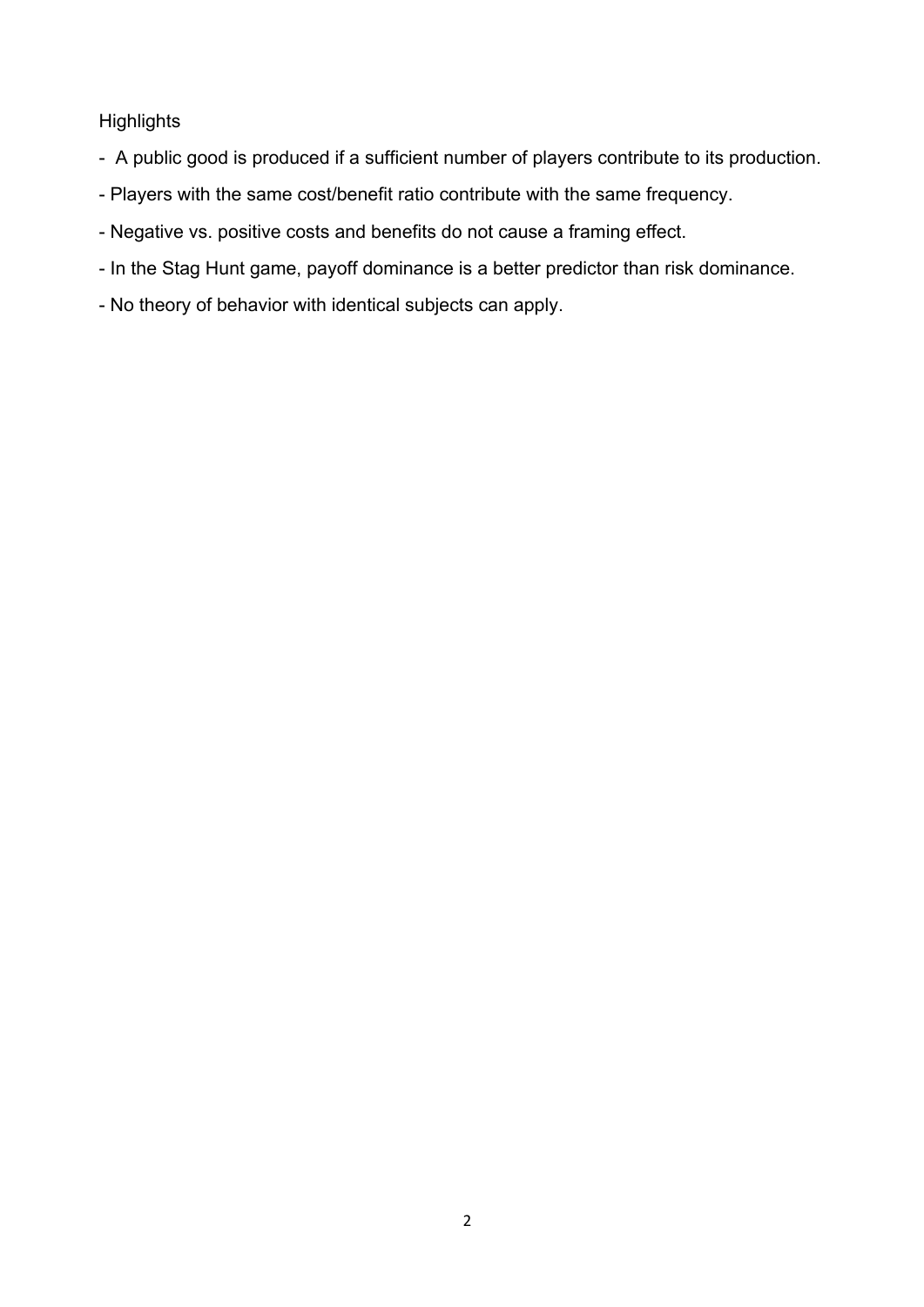#### **1. Introduction**

In order to substitute the empty toner cartridge of a publicly used printer only one volunteer is needed who is ready to bear the costs in terms of time lost and dirty hands. This is an example of the Volunteer's Dilemma, first analyzed by Diekmann (1985). More severe than this example are cases where victims of criminal violence or an accident need help, at least by someone calling the police1. Sometimes more than one volunteer is necessary for the production of a public good, for example when a large conference has to be organized or an office party has to be prepared or when a low income friend needs help because he moves to another apartment.

 It requires all members of a cartel to keep their contract secret. With plausible assumptions about the profitability of the cartel and incentives for Whistle Blowers, this is an example of the Stag Hunt game, first described by Rousseau (1997 [1776]). A class of examples of these games are frontlines which have to be defended by individuals or units. These can be military frontlines or dykes or standards of behavior. In the case of dykes, in former times communities (villages) were responsible to keep their section of the dyke in order.

The Volunteer's Dilemma and the Stag Hunt game are extreme cases of Binary Threshold Public Good (BTPG) games where players have a dichotomous choice of either contributing to the production of a public good or not. The public god will be produced if and only if a certain threshold of contributions is reached or surpassed. In this paper the threshold is described as "at least k of n players must contribute". Player i bears costs  $c_i > 0$  if he contributes and he enjoys benefits  $G_i > c_i$  if the public good is produced. This structure is completely different from a linear public good game with binary contributions which has a unique equilibrium (no one contributes) while a BTPG game has a plethora of pure and mixed strategy equilibria. No player contributing is one of the equilibria if k>1, but for  $k \le n$  it is (strictly for k<n) Pareto-dominated by all other equilibria. If  $G_i < c_i < 0$ , then it is individually profitable to contribute but players provide a "public bad" when contributions surpass the threshold. An example is CO2 emissions if there is a threshold below which damages are bearable and beyond which catastrophe is

<sup>1</sup> An often cited example is **Kitty Genovese** who was stabbed to death in New York City, on March 13, 1964. According to the *The New York Times*, 37 or 38 witnesses saw or heard the attack and did not call the police. (https://en.wikipedia.org/wiki/Murder\_of\_Kitty\_Genovese)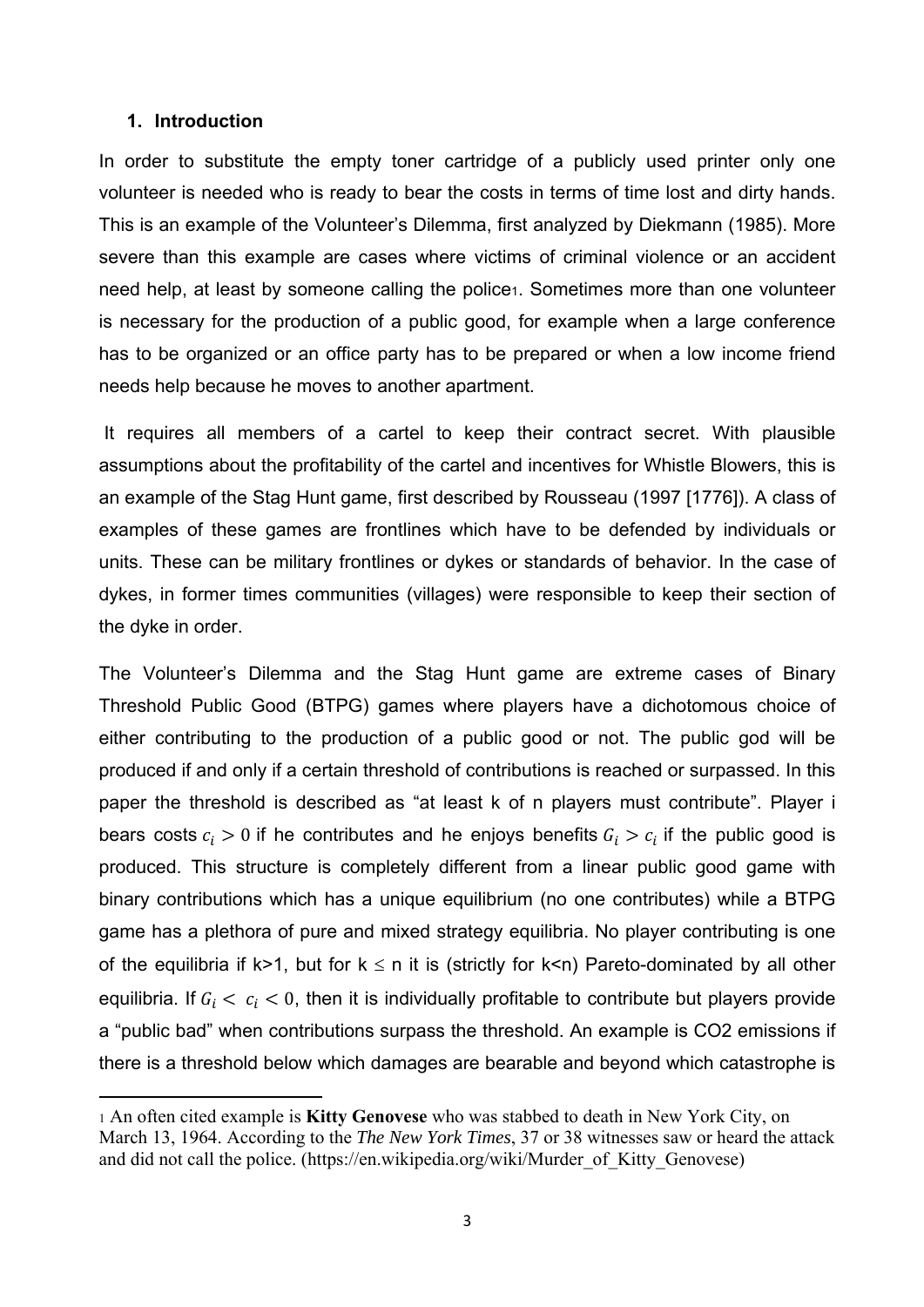inevitable. Voting in parliaments and in committees as well as shareholder voting is an important example for BTPG games (see Bolle, 2015). In many other examples a *team with minimal requirements* concerning the number and perhaps also the complementary qualifications2 of the members is necessary to launch a project or solve a problem for the best of their community.

**Experiments.** We report here about 16 BTPG experiments in four treatments. In the first four experiments (Treatment S+), players have different positive costs  $c_i$  and benefits  $G_i$ but their cost/benefit ratio is the same. In the next four experiments (Treatment S-), costs and benefits are negative but absolutely the same as in S+. In the other eight experiments, benefits are always the same but players have different costs. In four experiments (Treatment A), the differences in costs are small and completely mixed strategy equilibria exist, in four experiments (Treatment B), they are large and completely mixed strategy equilibria do not exist<sub>3</sub>. There are n=4 members of the experimental groups. In every treatment all possible thresholds k are investigated, i.e. k=1,2,3, and 4. Our goal is to describe behavior in these games and test game theoretic predictions and regularities found in other investigations.

**Results.** A surprising result is the lack of framing effects. For players with the *same cost/benefit ratio* we find:

- *(i) Within a game, players with the same sign of costs contribute with the same probability.*
- *(ii)* Behavior in a game with a positive frame  $(0 < c<sub>i</sub> < G<sub>i</sub>)$  is, after the re-labeling *of actions, the same as in a game with a negative frame (* $G_i < c_i < 0$ *).*

Note that framing effects are regularly reported in economic experiments4. Two further fundamental questions concern the dependency of contribution probabilities on costs  $c_i$ and the threshold k. Intuitively we expect:

<sup>2 &</sup>quot;Complementary qualifications" require a generalization of the threshold definition. In Bolle (2015) the threshold is described by sufficient subsets of players as in cooperative games with binary characteristic functions (called simple cooperative games or voting games).

<sup>3</sup> Completely mixed strategy equilibria are plausible benchmarks because all other equilibria (except no player contributing for k>1 and all players contributing for k=n) require tacit agreement about some players playing mixed and others pure strategies.

<sup>4</sup> In linear Public Good experiments, it has always been found that the negative frame (linear static Common Pool experiments) evokes significantly less cooperation than the positive frame (Andreoni, 1995, Willinger and Ziegelmeyer, 1999; Park, 2000; Dufwenberg et al., 2011). This difference is confirmed in the only BTPG experiment with a positive and a negative frame (Sonnemans et al., 1998, see below).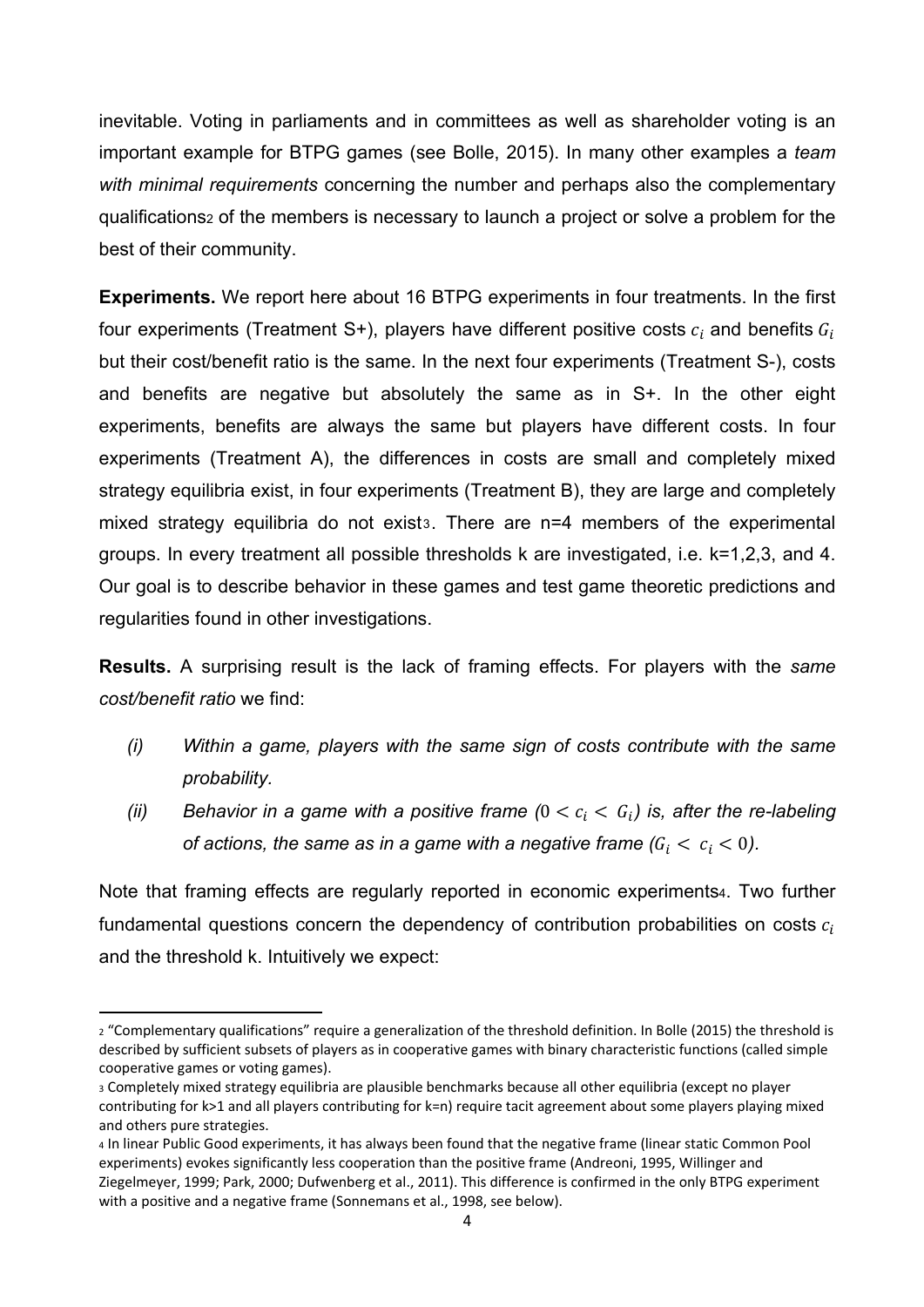# *(iii) When benefits are the same then higher-costs players contribute with lower probability than lower-costs players.*

If we take the most efficient of the completely mixed strategy equilibria as a benchmark we should expect the contrary relationship; but (iii) is confirmed in experiments by Diekmann (1993), Franzen (1995), and Goeree (2005) for the Volunteer's Dilemma (k=1) and by this investigation for all thresholds k. Explanations can be efficiency concerns (Przepiorka and Diekmann, 2013, and Diekmann and Przepiorka, 2015, in a Volunteer's Dilemma experiment) or equilibria with role dependent social preferences as suggested by Bolle and Otto (2016) and Bolle (2016).

*(iv)* Higher thresholds go along with higher contribution probabilities. In the Stag Hunt game of the positive frame (k=n) contribution probabilities are close to 1, in the negative frame  $(k=1)$  they are close to 0.

This is an intuitive consequence of payoff dominance. If risk dominance applies then contribution probabilities should decrease with higher k. In the positive frame, a player must more and more rely on other players' contributions; for k=n contribution probabilities would be 0. In the negative frame, for decreasing k, a player must more and more rely on the non-contributions of others. Risk dominance predicts contribution probabilities of 1 for the case k=1.

In S+ and S- the Harsanyi and Selten (1988) equilibrium selection (called HS) can easily be applied. The selected equilibrium is characterized as the payoff dominant among the symmetric equilibria. Although some average contribution probabilities are close to the HS equilibrium the respective hypothesis will be rejected and, more than this:

#### *(v) Behavior cannot be described by identical players.*

Note that identical players do not mean identical play if cost/benefit ratios are different. Therefore any *quantitative* prediction by *unique* equilibria or non-equilibrium play of identical players is rejected. Nonetheless, behavior of a large fraction of subjects may be close to "plausible" equilibrium strategies which may then guide *qualitative* hypotheses. For treatments A and B it is difficult to derive the HS equilibrium. Nonetheless, completely mixed strategy equilibria have an intuitive appeal as benchmarks (Diekmann, 1985, 1993; see also footnote 2). In treatment A such equilibria exist, in Treatment B they do not exist. We might conclude that behavior in Treatment B is less stable than behavior in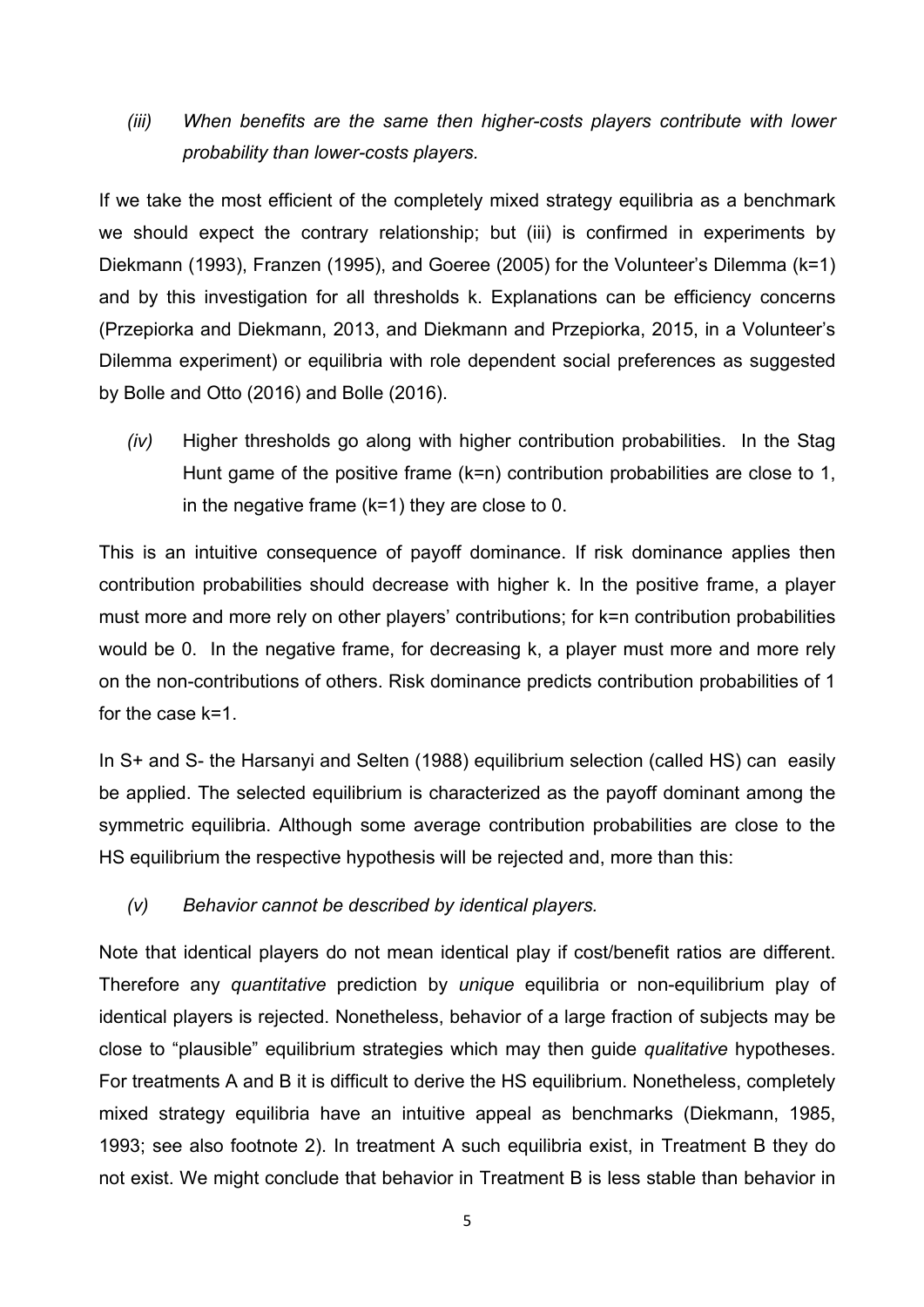A, but stability is difficult to measure without a reliable theory of behavior. If we take the fit of a regression equation for contributions as a measure of stability then behavior in B is as stable as that in A. An explanation may be social preferences under which completely mixed strategy equilibria exist also in B. However, we do not consider this a strong result.

Theoretical predictions are derived from completely informed and fully rational players who do not need to learn. Contrary to this hypothesis we find traces of dynamics in our games with eight repetitions in a stranger design.

*(vi) (a) There is a weak trend in S+ and S- towards more cooperation.* (b) *When a player was "pivotal" in the previous round then his contribution probability increases in games with a positive and decreases in games with a negative frame.* 

*Pivotality* of player i means that k-1 of i's co-players contributed and therefore player i's decision was crucial for the outcome. Related findings in the literature (see below) stem from experiments with sequential contributions where pivotality means that, without a player's contribution, k cannot or might not be reached. The difference is that, with sequential contributions, players know when they are or could be pivotal while, with several rounds of the static game, players experience to be pivotal and seem to believe that, even in a stranger design, i.e. with new co-players, there is an increased probability of being pivotal also in the next round.

To the best of our knowledge, (i) and (iv) have never been investigated and (ii) only in one experiment (see below). (iii) confirms results from the literature and the results concerning the Stag Hunt game contribute to the literature with 4 *non*-2x2 games. (v) may be interpreted as HS and other equilibrium selection theories (applied with players with identical preferences) not really describing behavior. They may or may not provide us with correct qualitative predictions of behavior. Hansanyi's (1995) later favoring of risk dominance over payoff dominance as in HS leads to even worse predictions. The pivot player result (vi b) is new and surprising because it could not be expected in repetitions of a simultaneous moves game with a stranger design. At last, it should be emphasized that our results are derived from 16 games with different frames and a large variety of cost/benefit ratios. Therefore, we do not think that our results are driven by a special selection of experimental parameters. In Section 2 we formulate hypotheses concerning (i) to (v), sometimes with the contrary statement which is then rejected in Section 4.

6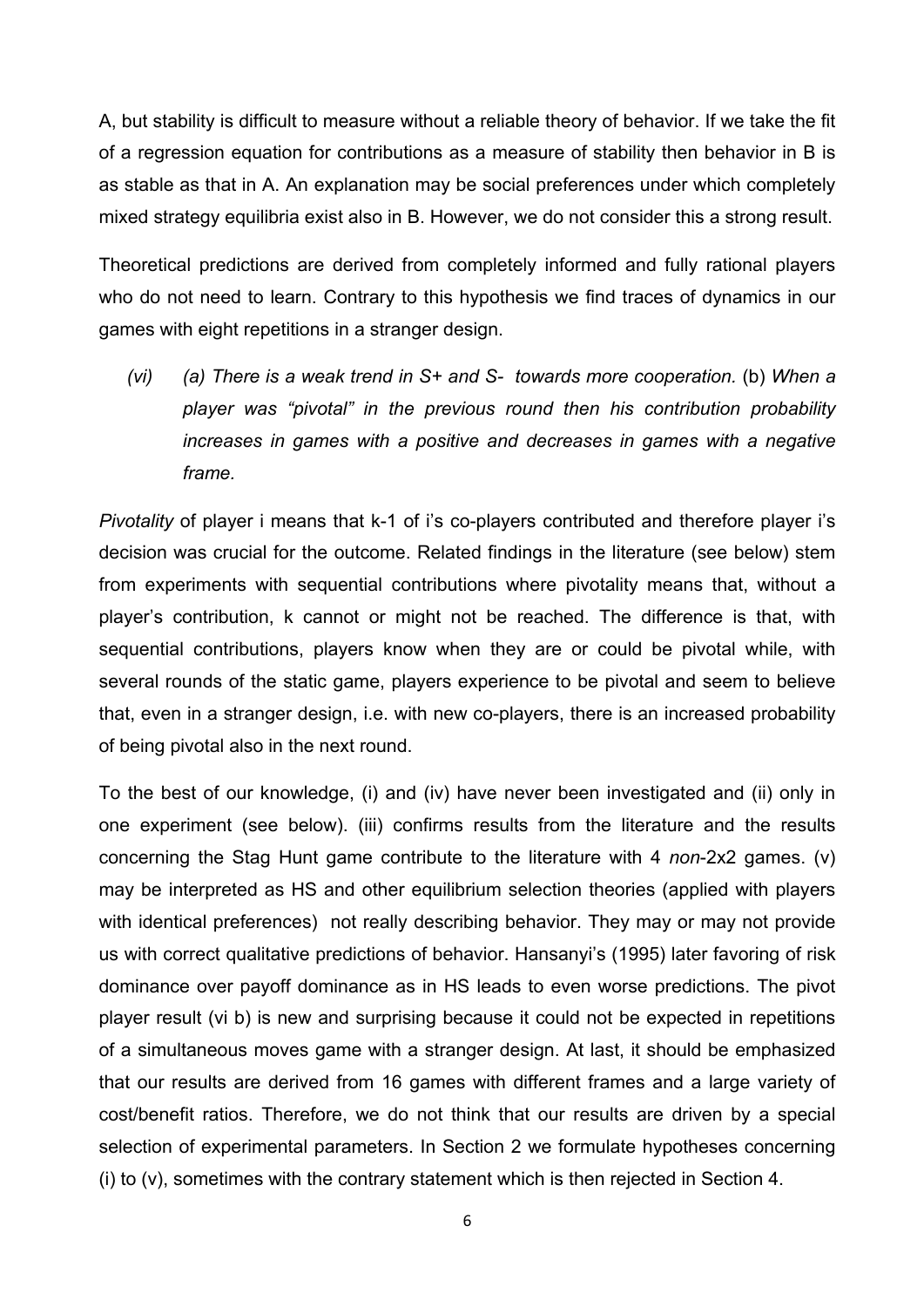**Additional literature.** Theoretical and experimental work concerning the Volunteer's Dilemma (k=1) has already been mentioned. Experimental studies of the Stag Hunt game (k=n) are mostly based on 2x2 games and are concentrated on the question which of the two pure strategy equilibria "no one contributes" (mostly selected by risk dominance) and "all contribute" (selected by payoff dominance) is played. Van Huyck et al. (1990) and Rydval und Ortmann (2005) find tendencies towards risk dominance; tendencies towards payoff dominance are found by Battalio et al. (2001), provided the "optimization premium" is high enough, and, in an experiment with chimpanzees, by Bullinger et al. (2011). Whiteman and Scholz (2010) find a positive influence of social capital. Al-Ubaydli et al. (2013) find that cognitive ability and risk aversion have no impact on successful coordination while patience does. Büyükboyacı (2014) shows that information about the risk attitude of others changes behavior which is, however, not affected by one's own risk attitude. Our experiments with four-player games are difficult to compare with all of these two-player games. Our results strongly support payoff dominance in the Stag Hunt game (72% - 97% average contributions in the four treatments). Feltovich and Grossman (2013) investigate the influence of group size (2 to 7 players) and communication on contributions. Without communication, contributions are independent of group size (between 37% and 45%).

Experiments with intermediate thresholds require contributions from two of three players up to six of ten. In all investigations only one or two different thresholds are considered. Goren et al. (2003) investigate a BTPG game with five players with different weights (5, 10, 15, 20, 25) and a threshold which requires the sum of weights to be at least 30. With the exception of Palfrey and Rosenthal (1991) all experiments are with complete information about monetary payoffs. Van de Kragt et al. (1983) and Palfrey and Rosenthal (1991) emphasize the importance of communication for successful coordination. Dawes et al. (1986) and Rose et al. (2002) investigate the (positive) influence of refunds of insufficient contributions and Dawes et al. (1986) also the punishment of successful free riding. Goren et al. (2003) find that the sequential-moves game leads to more efficient outcomes than the simultaneous-moves game and Erev and Rapoport (1990) show that, in addition, the information provided to the players in the sequential game matters. Erev and Rapoport (1990), Chen et al. (1996), and McEvoy (2010) find that, in sequential decisions, the pivotality (criticality) of players increases the contribution frequency. Bartling et al. (2015) find that pivotality increases responsibility *attribution*. Sonnemans et al. (1998) is, to the best of our knowledge, the only BTPG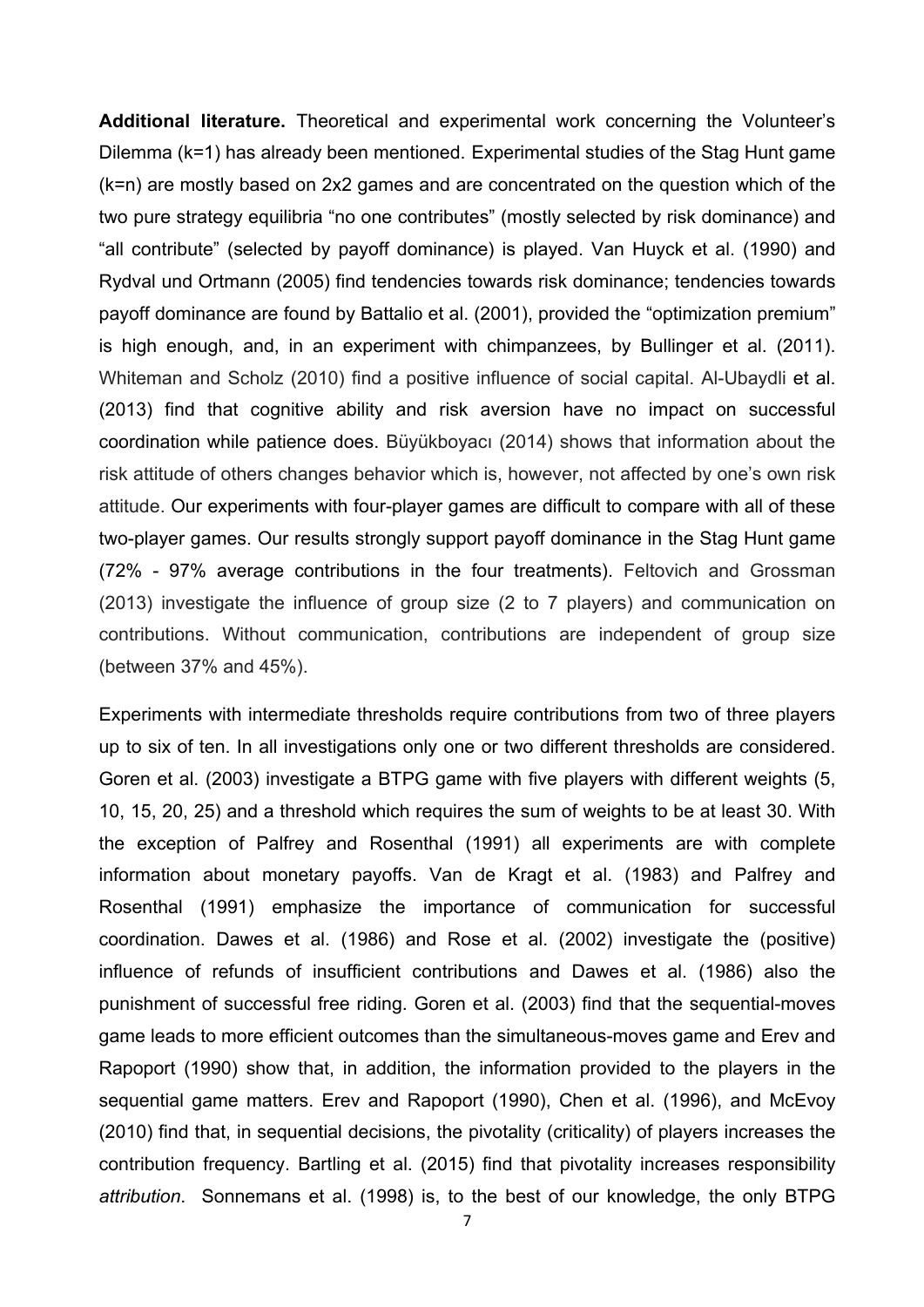experiment where players contribute under a positive and under a negative frame. In the course of repetitions of games they find, in the negative frame, a trend towards less cooperation while we find a tendency towards HS, i.e., more cooperation. The main difference between the experiments is that Sonnemans et al. (1998) investigate 20 rounds with a partner design while we have eight rounds with a stranger design (i.e. a new random selection of groups in every round). In addition, their experiment has only one threshold, namely k=3 of n=5, while we investigate k=1,2,3,4 of n=4.

There are more experimental investigations of Threshold Public Good games with *nonbinary* contributions and payoff functions with *two steps*. For an overview see Fischbacher et al. (2011) and Norman and Rau (2015).

**Schedule.** In the next section, the theory of BTPG games is presented (as far as necessary for the evaluation of the experimental results) and hypotheses are formulated. Section 3 describes the experiment and Section 4 provides results. Section 5 concludes.

#### **2. Equilibria and equilibrium selection**

The general theory of BTPG games is developed in Bolle (2015). Here we concentrate on players with equal importance for passing the threshold. In the positive frame, there is a set of players  $N = \{1, ..., n\}$  who can contribute (with costs  $c_i > 0$ ) or not (without costs) to the production of a public good. If a certain threshold k of contributions is surpassed, the public good is produced (the project is launched) and the players earn  $G_i > c_i.$  There are  $\binom{n}{k}$  pure strategy equilibria with the launch of the project where exactly k players contribute. For  $k > 1$  there is one pure strategy equilibrium without the launch of the project where no one contributes. Only the latter equilibria and the "all contributing" equilibrium of the Stag Hunt game (k=n) are symmetric pure strategy equilibria. With equal (different) cost/benefit ratios mixed strategy equilibria are symmetric (asymmetric). The symmetry case is proved in Bolle (2015).

The case  $G_i < c_i < 0$  is called the negative frame. It can be transformed into the positive frame.

**Strategically neutral transformation:** By renaming "contribution" as "non-contribution" (and vice versa), exchanging thresholds k and  $n-k+1$ , and renormalizing utilities so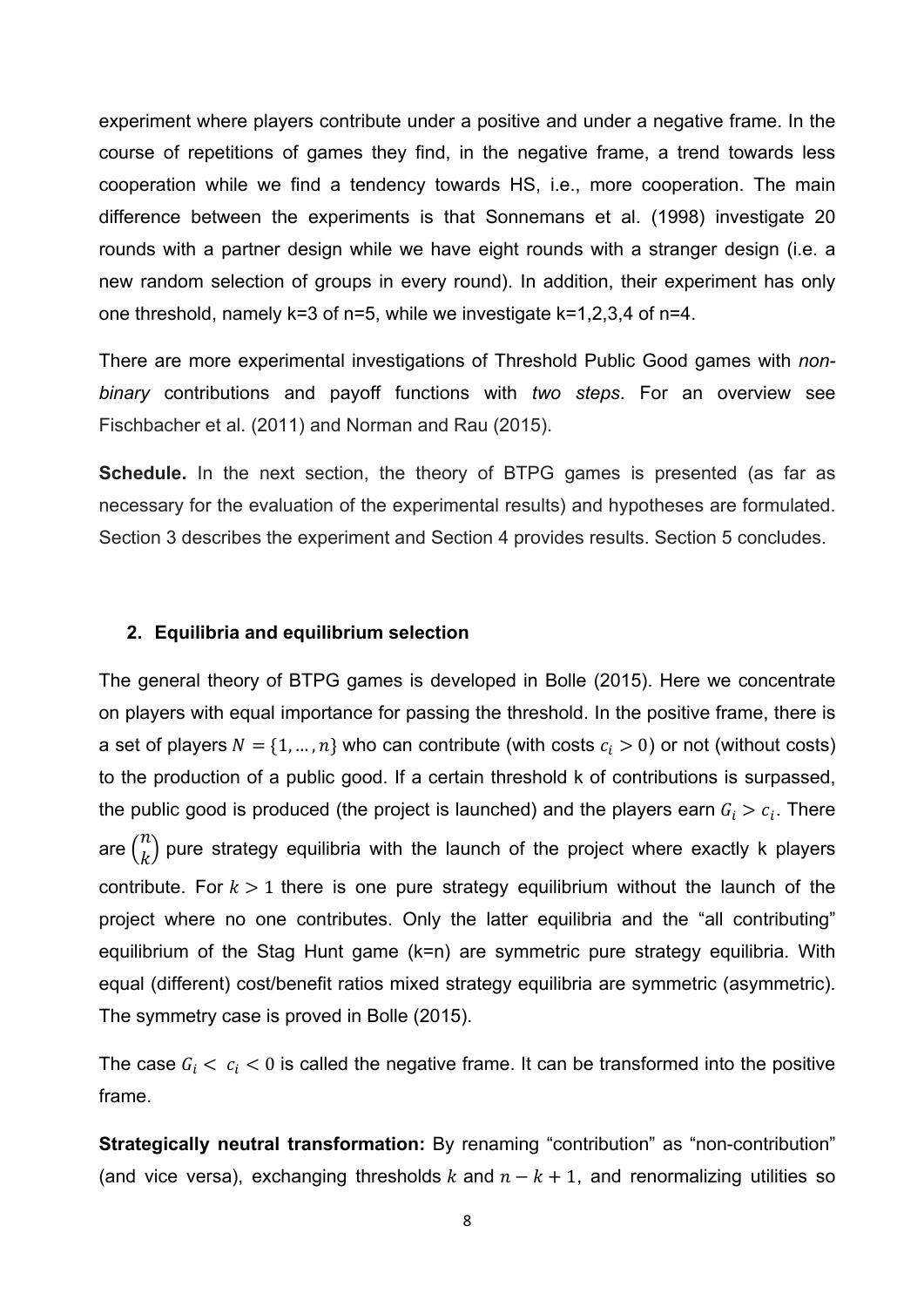that "non-contribution/non-launch" has a value of zero, the negative frame is transformed into the positive frame.

Let us assume that the players' contribution probabilities are  $p = (p_i)_{i=1,\dots,n}$ .  $Q = Q(p)$ denotes the probability of success, i.e. that k or more players contribute to the production of the public good.  $Q_{-i}$  ( $Q_{+i}$ ) denote the probability of success if i does not contribute (contributes). These probabilities dependent only on  $p_j$ ,  $j \neq i$ .  $q_i = Q_{+i} - Q_{-i}$  is the probability that  $i$ 's contribution is crucial for the production of the public good. With these definitions player i's expected revenue is

(1) 
$$
R_i(p) = G_i * Q(p) - p_i c_i
$$

$$
= G_i * Q_{-i} + p_i * [G_i * q_i - c_i].
$$

A mixed strategy equilibrium with  $0 < p_i < 1$  requires that  $R_i$  is independent of  $p_i$ , i.e.

(2) 
$$
\partial R_i / \partial p_i = G_i * q_i - c_i = 0.
$$

This requirement has been derived verbally by Downs (1957, p. 244) for the binary decision of voting or not. If  $G_i * q_i - c_i < (>)0$  then player i contributes with  $p_i = 0 \ (1)$ . Inserting  $q_i$  from (2) into (1) provides us with the equilibrium profit which i expects if she plays a mixed strategy.

(3)  $R_i = G_i * O_{-i}$ 

$$
= G_i * Q_{+i} - c_i.
$$

**Proposition 1:** The following statements apply in equilibrium:

- (i) If i plays a strictly mixed strategy, then  $q_i = r_i = c_i/G_i$ .
- (ii)  $q_i > r_i$  implies  $p_i = 1$  and  $q_i < r_i$  implies  $p_i = 0$ .
- (iii) In equilibrium,  $R_i = G_i Q_{-i}$  applies for  $p_i < 1$  and  $R_i = G_i Q_{+i} c_i$  for  $p_i > 0$ .

**Proof:** (1), (2) and (3).

In the positive frame, the **case**  $k = n$  is the **Stag Hunt game,** first discussed by Rousseau (1997 [1762]). There are two symmetric pure strategy equilibria, namely  $p =$  $(0, ... 0), p = (1, ... ,1)$  and, possibly, a completely mixed strategy equilibrium which is derived from (2) and  $q_i=\prod_{j\neq i}p_j$ . It follows  $p_i=\left(\prod_jr_j\right)^{1/(n-1)}/r_i$ . The condition of the existence of this equilibrium is  $p_i < 1$  for all  $i$ . This condition is always fulfilled for n=2 or if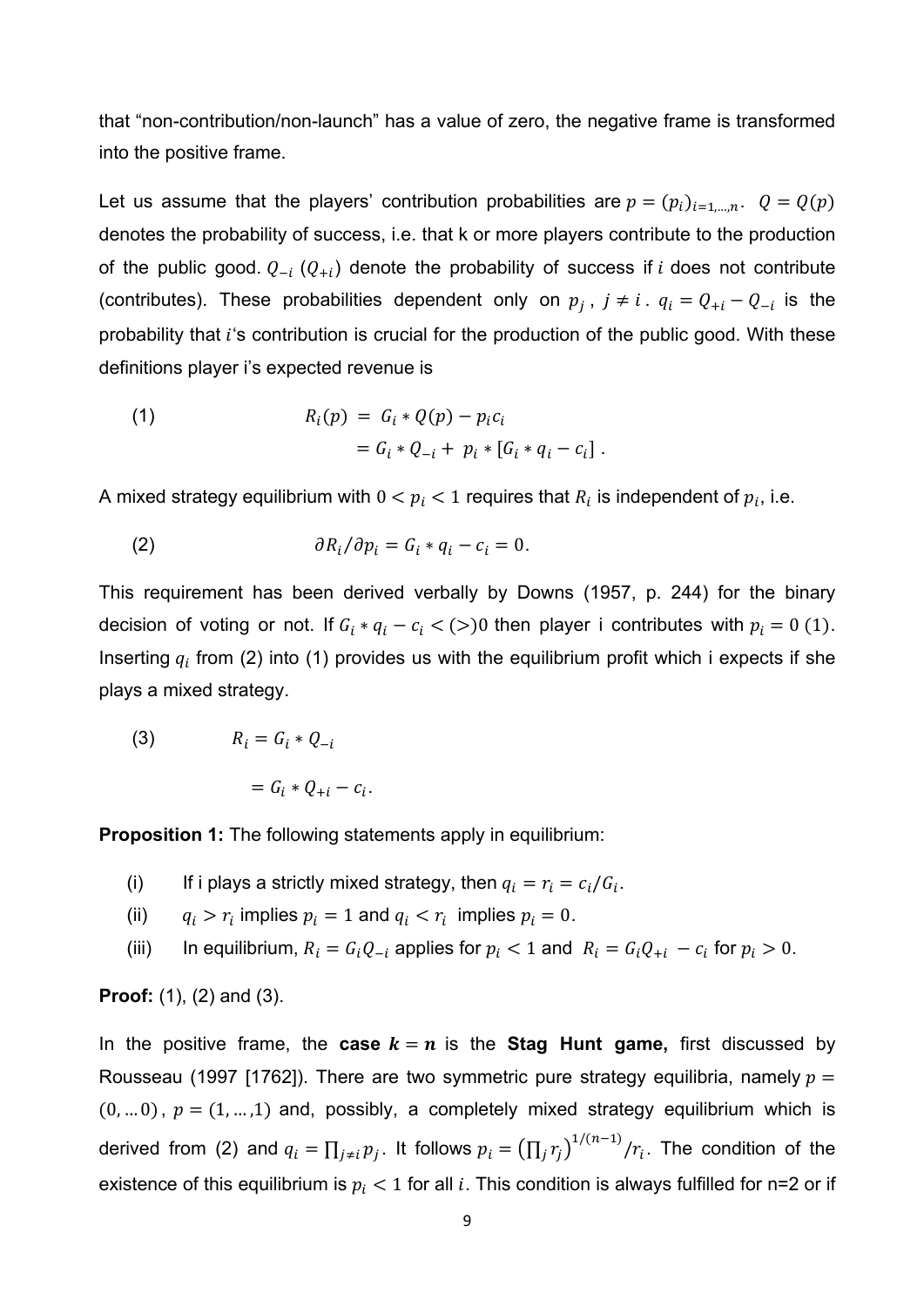all  $r_i$  are identical. Smaller  $r_i$  are connected with larger  $p_i$ . Because of (3) and  $Q_{-i} = 0$  the mixed strategy equilibrium yields zero profits. There are possibly also pure/mixed strategy equilibria where some players contribute with probability 1 and the others play the mixed strategy equilibrium of a reduced Stag Hunt game. According to Proposition 1, those who contribute with probability 1 earn  $R_i = G_i * Q_{+i} - c_i \geq 0$  (if  $R_i < 0$ , this is not an equilibrium) and the mixed strategy players earn zero. Because of Proposition 1 (iii),  $p =$  $(1, ..., 1)$  is the payoff-dominant equilibrium.

Let us, for this case and certain parameters, determine the risk dominant equilibrium under the definition of Harsanyi and Selten (1988). In Bolle (2016) also the Global Games equilibrium selection (Carlsson and van Damme, 1993) is applied to the Stag Hunt game. For our experiments, both principles select  $p = (0,0,0,0)$ .

**Proposition 2:** In the case k=n, if  $r_i > \prod_{j \neq i} r_j$  for all *i* then  $(0, ..., 0)$  risk dominates all other equilibria p.

#### **Proof:** Appendix A.

**Corollary:** In Treatments S+ and S- with identical cost/benefit ratios and in Treatments A and B with cost/benefit ratios (0.225, 0.25, 0.275, 0.3) and (0.1, 0.2, 0.3, 0.4), the risk dominant equilibrium in the game with k=4 is  $p = (0, ..., 0)$ .

In the positive frame, the **case**  $k = 1$  is the **Volunteer's Dilemma**, first investigated by Diekmann (1985, 1993). There are n pure strategy equilibria where exactly one player contributes. The only completely mixed strategy equilibrium is derived from (2) and  $q_i =$  $\prod_{j\neq i}(1-p_j)$ . It follows  $p_i=1-\left(\prod_j r_j\right)^{1/(n-1)}/r_i$ . Therefore this equilibrium exists under the same conditions as that of the Stag Hunt game. Smaller  $r_i$  are connected with smaller  $p_i$  (regarded as counter-intuitive by Diekmann 1993). Because of Proposition 1 and  $Q_{+i}$  = 1, in this equilibrium players earn  $R_i = G_i - c_i$ , i.e. as much as players who always contribute.

If 1<k<n, n>3, then completely mixed strategy equilibria, if they exist, can be determined only by numerical methods. For n=3, a quadratic equation has to be solved. If k of the n players are necessary for the production of the public good and if all  $c_i/G_i = r_i = \rho$  are equal, then, in a completely mixed strategy equilibrium, all  $p_i=\pi$  are equal (see Bolle, 2015) and  $\pi$  is derived from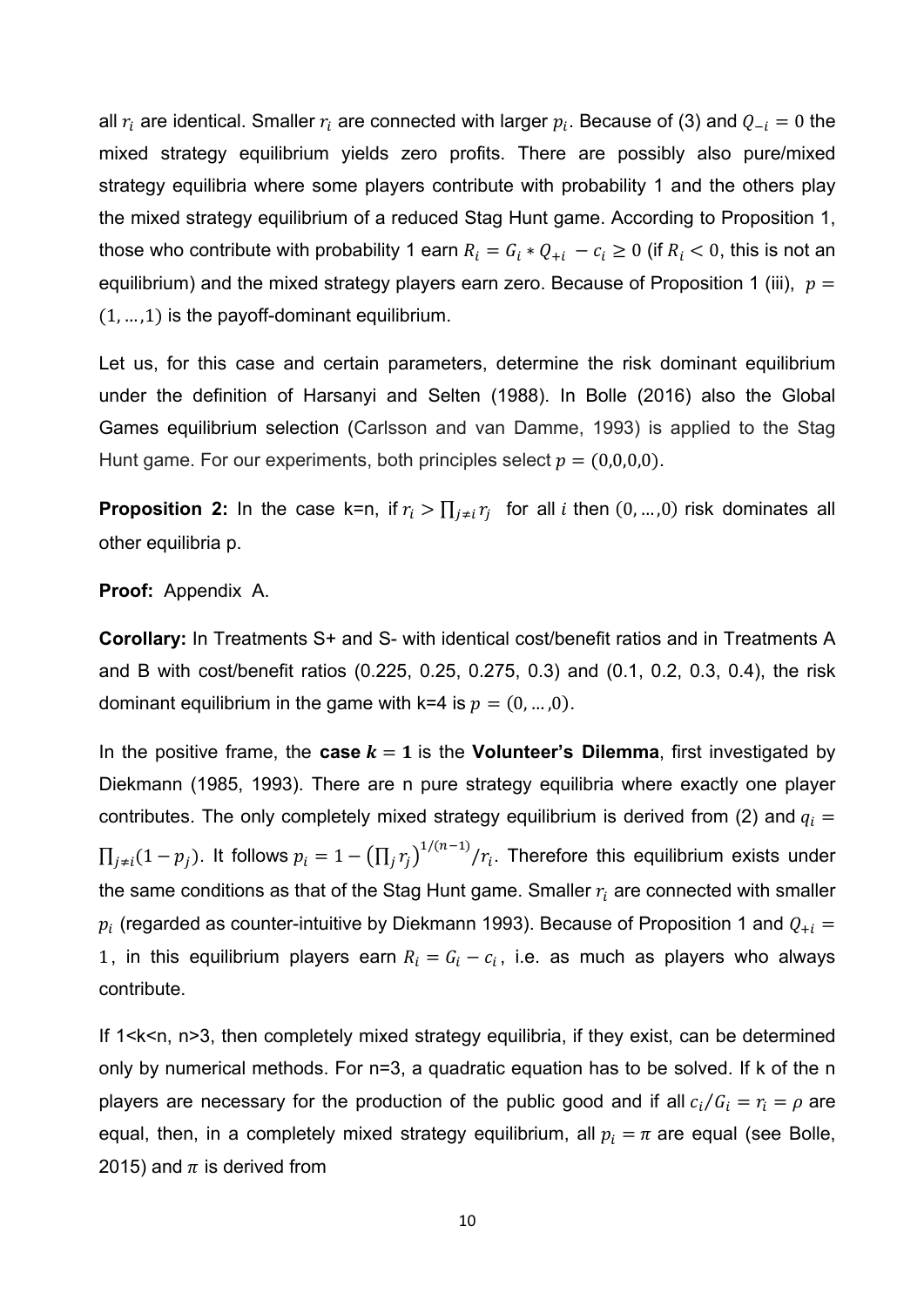(4) 
$$
\rho = q_i = {n-1 \choose k-1} \pi^{k-1} (1-\pi)^{n-k}.
$$

For  $1 < k < n$ , the right hand side of (4) is a unimodal function of  $\pi$  with a maximum at  $(k-1)/(n-1)$ . Therefore (4) has either two solutions  $\pi''(k) > \pi'(k)$  (for small enough  $\rho$ ) or one solution (border case) or no solution; i.e., completely mixed strategy equilibria do not necessarily exist and, if they exist, generically there are two. In the positive frame, the equilibrium with  $\pi$ <sup>*''*</sup> Pareto-dominates the one with  $\pi$ ' and vice versa in the negative frame (Proposition 1 (iv)). In our experimental treatments S+ and S- two completely mixed strategy equilibria exist. All completely mixed or symmetric pure equilibria are reported in Table 2.

| Threshold k                  |           |             |                     |          |
|------------------------------|-----------|-------------|---------------------|----------|
| $#$ pure str. equ.           |           |             |                     |          |
| # compl. mixed equ. $\leq 1$ |           | $\langle 2$ | $\langle 2 \rangle$ | $\leq 1$ |
| # pure/mixed equ.            | $\leq 10$ | $<$ 24 $\,$ | $<$ 24 $\,$         | < 10     |

| Treat.       | Type Equ.   | $k=1$                    | $k=2$             | $k = 3$              | $k = 4$              |
|--------------|-------------|--------------------------|-------------------|----------------------|----------------------|
| $S+$         | Compl.Mix+  | .26                      | 0.46              | .78                  | 1                    |
|              | ComplMix -  |                          | .22               | .54                  | .74                  |
|              | $\pmb{0}$   |                          | 0                 | 0                    | 0                    |
| $S-$         | Compl.Mix+  | $\mathbf 0$              | .22               | .54                  | .74                  |
|              | ComplMix -  | .26                      | .46               | 0.78                 |                      |
|              | $\mathbf 1$ | 1                        | $\mathbf{1}$      | $\mathbf{1}$         |                      |
| $\mathsf{A}$ | Compl.Mix+  | (.26,.33,.39,.44)        | (.52,.59,.66,.74) | (.83,.87,.91,.96)    | $\mathbf{1}$         |
|              | ComplMix -  |                          | (.17,.13,.09,.04) | (.48, .41, .34, .26) | (.74, .67, .61, .56) |
|              | $\pmb{0}$   |                          | 0                 | 0                    | 0                    |
| B            | Compl.Mix+  | $\overline{\phantom{a}}$ |                   |                      | $\mathbf{1}$         |
|              | ComplMix -  |                          |                   |                      |                      |
|              | $\pmb{0}$   |                          | 0                 | 0                    | 0                    |
|              |             |                          |                   |                      |                      |

**Table 1:** Number of equilibria if the threshold is "k contributions from 4 players".

**Table 2:** All Symmetric or completely mixed strategy equilibria.

Explanatory note: For symmetric equilibria only the identical contribution probability is reported, in asymmetric cases the vector of contribution probabilities for (player 1, player 2, player 3, player 4). Bold type means: selected by HS. For S+, A, and B ComplMix+ indicates, for k=1, the (if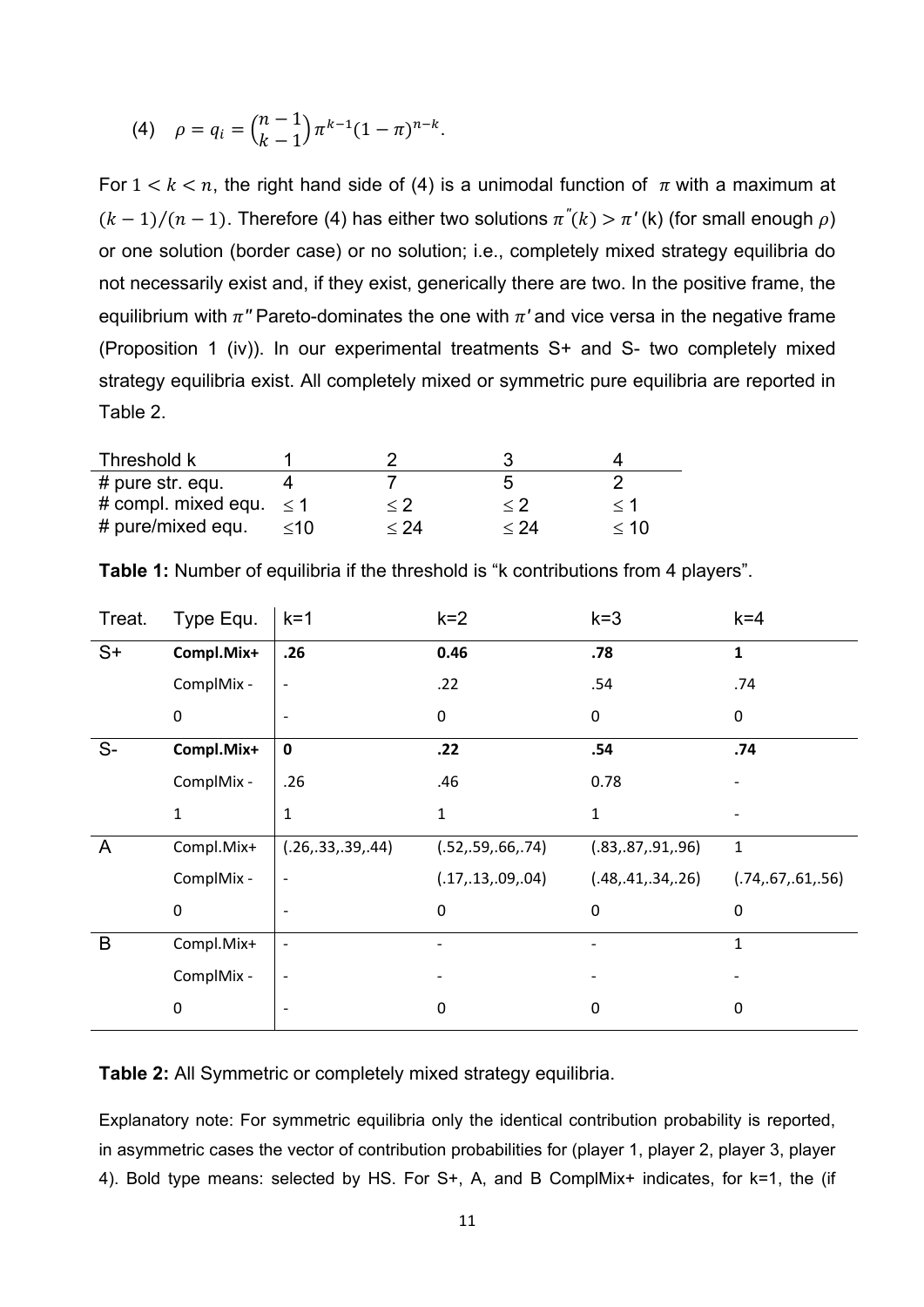existent) unique completely mixed strategy equilibrium , for k=2 and 3 the Pareto-superior of the (if existent) two completely mixed strategy equilibria and, for k=4, always contributing. ComplMixdoes not exist for k=1; for k=2 and 3, it indicates the Pareto-inferior of the (if existent) two completely mixed strategy equilibria and, for k=4, the (if existent) unique completely mixed strategy equilibrium. In the negative frame S- vice versa.

In symmetric games, Harsanyi and Selten (1988) restrict their selection to the set of symmetric equilibria. These can generically be ordered according to Pareto-dominance. Although S+ and S- have only "essentially symmetric" players (different  $c_i$  and  $G_i$  but identical  $c_i/G_i$ ) we jnvestigate this selection criterion. Then, in S+, the unique completely mixed strategy of the Volunteer's dilemma is played for  $k=1, \pi^{r}(k)$  for  $k=2$  and 3, and  $p_i = 1$  for k=4. In S-, HS selects  $p_i = 0$  for k=1,  $\pi'(k) = 1 - \pi''(n - k + 1)$  for k=2 and 3 and the unique completely mixed strategy of the Stag Hunt game for k=4.

Also in our experimental treatments A with moderately different  $c_i/G_i = r_i$  we find two completely mixed strategy equilibria. For the largely different  $r_i$  in Treatment B no completely mixed strategy equilibria exist. In all cases, there are many more pure/mixed strategy equilibria (see Table 1). In the case k=4, with parameters from treatments S+, Sor A, there are two pure strategy equilibria (all or no one contributes), there is one completely mixed strategy equilibrium, there are four equilibria where one player contributes with certainty and the others according to case k=n with n=3, and there are six equilibria where two players contribute with certainty and the other two according to case k=n with n=2. In Treatment B several of these equilibria do not exist.

**Hypotheses.** Every player plays games with eight repetitions in a stranger design and is characterized by his individual contribution frequency  $ICF$ , a number between 0 and 8. Aggregate behavior of player types in a game with threshold k can be characterized by frequency distributions  $f_i(ICF, k)$  of player types i or, more aggregated, by the average contribution probabilities  $ACP_i(k)$ . The following hypotheses give (i) to (v) from the introduction an exact meaning. The hypothesis concerning (vi) is necessarily vague.

**(H1)** In Treatments S+ and S-, large and small players have the same  $ACP_i(k)$  and  $f_i(ICF, k)$ .

**(H2)** If  $ACP_i(k)$  and  $f_i$  (ICF) apply for S+ and  $ACP_i'(k)$  and  $f_i'$  (ICF) for S- then (a)  $ACP_i'(k) = 1 - ACP_i(n - k + 1)$  and (b)  $f'_i(ICF) = 8 - f_i(ICF, n - k + 1)$ .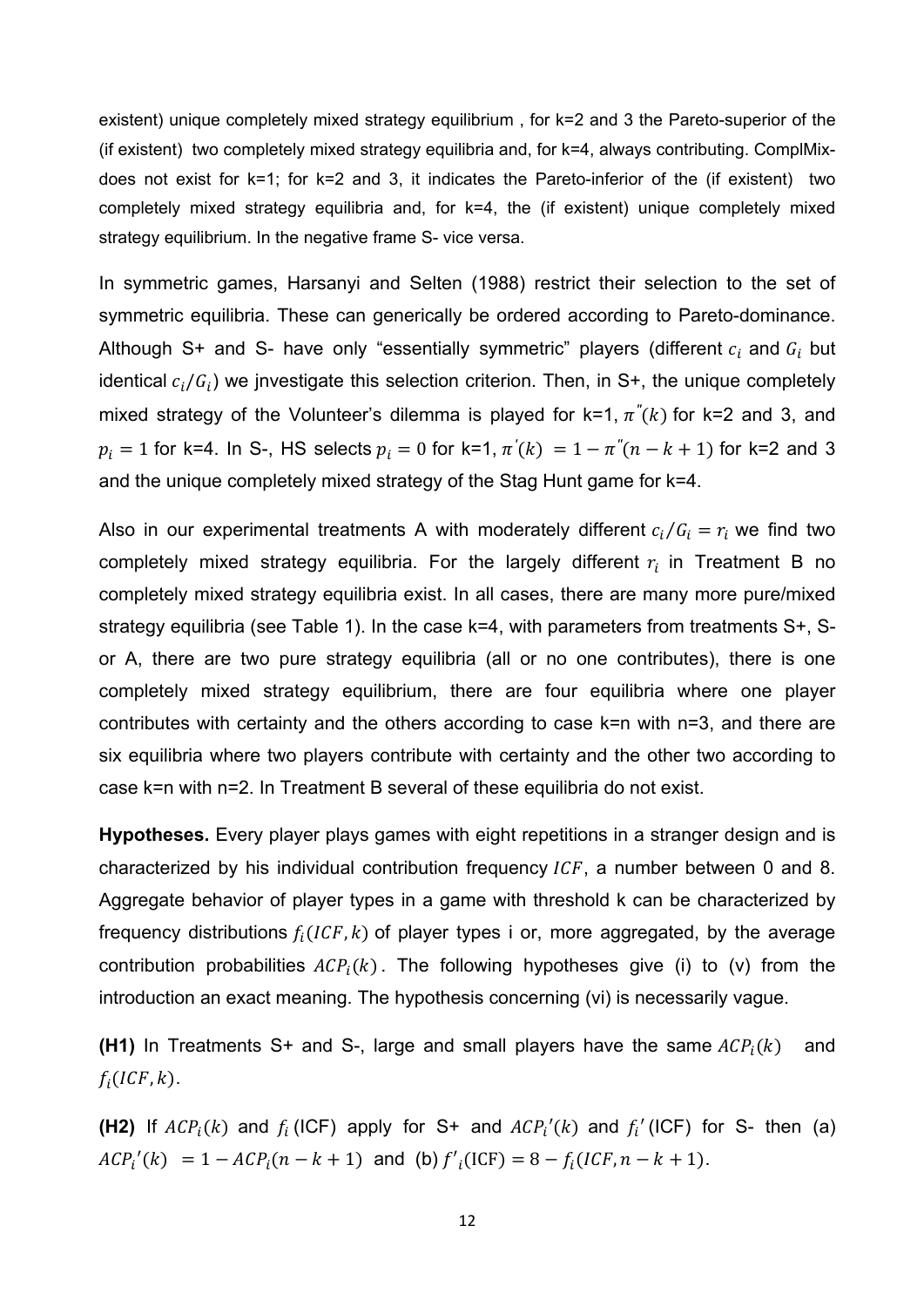(H1) is motivated by Proposition 1 and (H2) by the Strategically Neutral Transformation (see above). Let us now ask whether at least properties of the HS equilibrium in S+ and S- and properties of the Pareto-superior of the two completely mixed strategy equilibria in Treatment A generally apply.

**(H3)** If, in Treatments A and B,  $c_i < c_j$  then  $ACP_i(k) < ACP_i(k)$ .

**(H4)** (a) In all treatments,  $ACP_i(k)$  increases with k. (b) In all treatments, in the Stag Hunt game (k=n) the payoff dominant equilibrium is selected.

H3 and H4 are inspired by the numerical result of Treatment A in Table 2. Diekmann (1993) has derived H35 for the Volunteer's dilemma, but found opposite relations in an experiment. The Pareto-inferior of the two completely mixed strategy equilibria show such an order of equilibrium probabilities (see Table 2) but they will turn out to be much lower than the empirical contribution probabilities.

We do not only want to test the hypothesis that behavior in S+ and S- can be described by the equilibrium selected by HS, but, more general, the hypothesis that behavior of all subjects of the same type (defined by cost/benefit ratio and sign of costs and benefits) is the same.

**(H5)** In each game the behavior of subjects with the same player type is the same.

Under this hypothesis we should find, for every player type, a binomial distribution of individual contribution frequencies. The basis for this requirement is the implicit assumption that also in finitely repeated games behavior is the same in every round. Therefore we introduce the following hypothesis with an admittedly vague part (b).

**(H6) (a)** There is no trend in the decisions. **(b)** There are no other dynamic effects.

### **3. Experiments**

All our experimental games had n=4. If at least k players contributed, then every player received a benefit of  $G_i$  Lab Dollars. In Treatment 1 (positive frame), players 1 and 2 with  $(c_i, G_i) = (4,10)$  are called small players; players 3 and 4 with  $(c_i, G_i) = (8,20)$  are called

<sup>5</sup> Diekmann (1993) calls this property paradoxical. Bolle (2015) discusses the relations between costs and equilibrium probabilities in more detail and derives connections between orders of both and strategies being strategic complements and substitutes.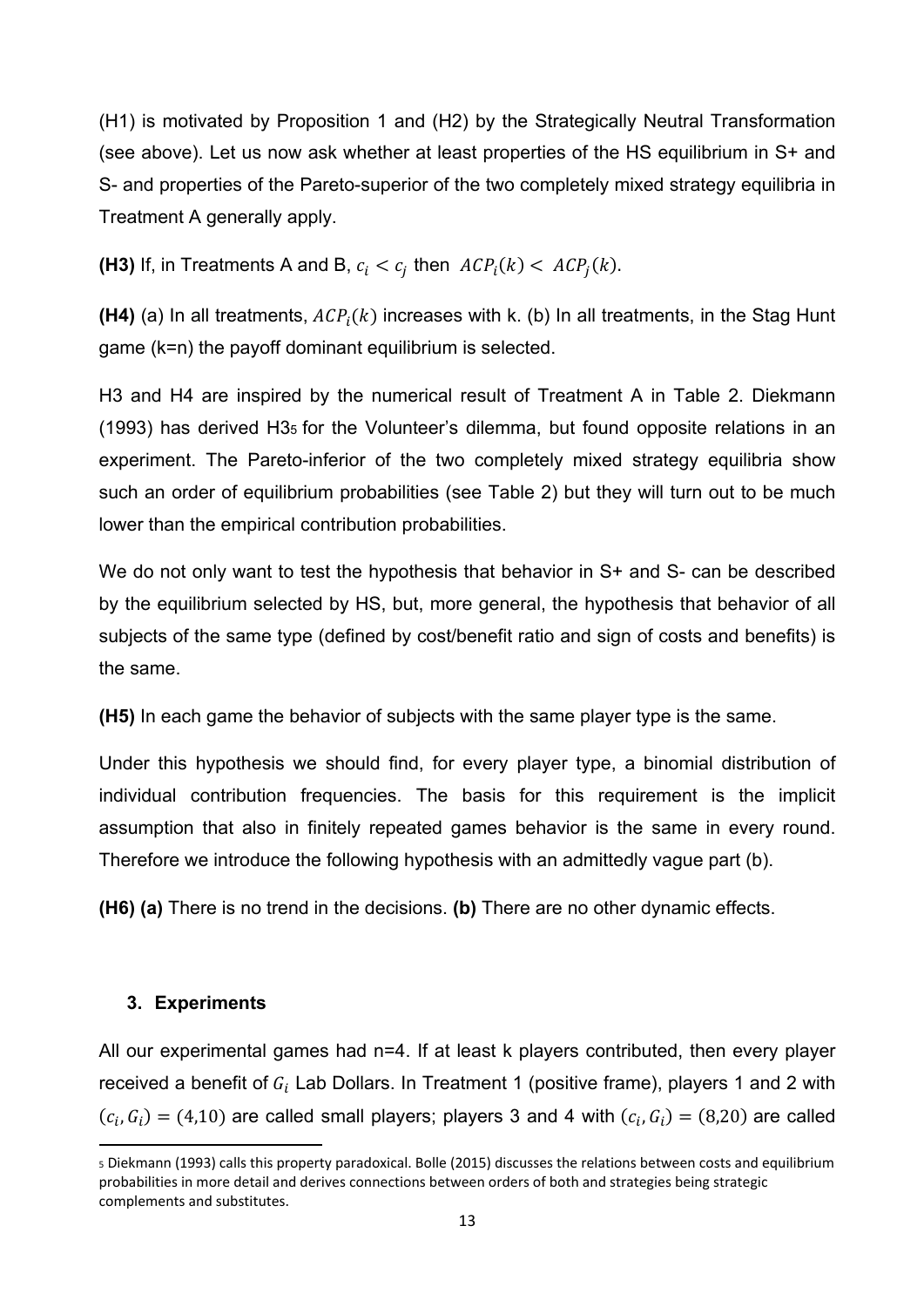large players. All four players had the same  $r_i = c_i/G_i = 0.4$ . In Treatment 2 (negative frame),  $G_i$  and  $c_i$  have the same absolute values as in Treatment 1 but are both negative. In Treatments 3 and 4, every player received a benefit of  $G_i = 20$  Lab Dollars. In Treatment 3, contribution costs (*ci*) are (4.5, 5, 5.5, 6) Lab-Dollars and players thus have cost/benefit ratios (*ri*)=(0.225, 0.25, 0.275, 0.3); in Treatment B costs are (2, 4, 6, 8) Lab-Dollars and cost/benefit ratios (0.1, 0.2, 0.3, 0.4). The (cost, benefit) combination of a player defined his *type*. A player kept his type during the whole experiment. Every subject participated in only one treatment but in four experiments with k=1,2,3,4.

We conducted a computerized laboratory experiment (implemented in a z-tree program design, Fischbacher, 2007) with 8 subjects per session who were randomly assigned to a player type. In Treatments 1 and 2, in every session there were four small and four large players. In Treatments 3 and 4, in every session there were two players of each type. Players participated in 32 games played in 32 periods. In every period, the eight subjects were randomly allocated to two groups with the restriction that the groups consisted of two small and two large players (Treatments 1 and 2) of exactly one player of each type (Treatments 3 and 4). Always after eight games the threshold k changed. During 32 periods all thresholds were adopted in different orders but with the restriction that, across the sessions, each *k* was played about the same times first, second, third, and fourth. Subjects were not informed about the order of the thresholds in the beginning, but only when the threshold was changed. As described above we used a *stranger design*, i.e. the composition of the groups was changed after each round and the co-players could not be identified. Subjects were informed about how many players contributed to the public good but not who contributed. Hence, players were unable to build a reputation. Most experiments took place in the laboratory of the university Viadrina in Frankffurt (Oder), but 18 of the 56 sessions were carried out in the laboratory of Technische Universität Berlin. (See Table 3.) We find a small subject pool effect.

Before subjects played the BTPG games, they were given printed instructions and had the possibility to ask questions. Instructions contained general information, the description of the threshold public good game and two example calculations (see Appendix C). Furthermore, they had to answer five on-screen comprehension questions to make sure that everyone understood the game. The experiment did not start before all subjects had answered the questions correctly. In cases of problems, personal advice was given. In every period, the subjects were reminded of the actual threshold and, every

14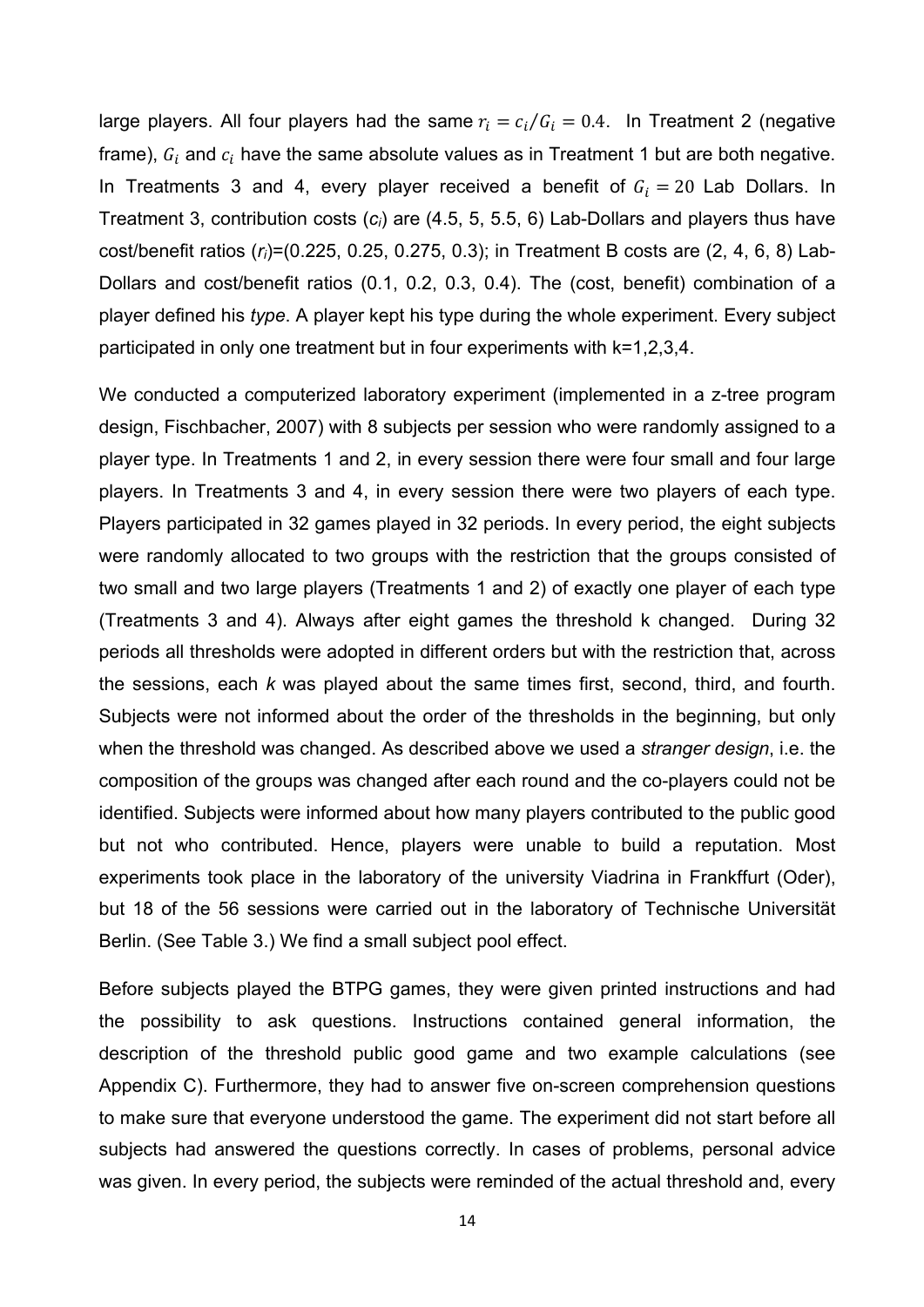8th period, the changing of the threshold was announced. In each period subjects were informed in the *decision screen* that the group composition had been changed and they were required to decide whether or not to contribute. In the *profit display screen* they were informed about the number of contributing players and whether the threshold was reached. They further received information about their payoff in the current period.

| Treat- | Endow- | costs            | <b>Benefits</b>     |                           | #sessions     |
|--------|--------|------------------|---------------------|---------------------------|---------------|
| ment   | ment   | $C_i$            | Gi                  | $c_i/G_i$                 | (at V, at TU) |
| $S+$   | 8      | (4,4,8,8)        | (10, 10, 20, 20)    | 0.4                       | $(10, -)$     |
| S-     | 20     | $(-4,-4,-8,-8)$  | $(-10,-10,-20,-20)$ | 0.4                       | $(10, -)$     |
| Α      | 8      | (4.5, 5, 5.5, 6) | 20                  | (0.225, 0.25, 0.275, 0.3) | (6, 12)       |
| B      | 8      | (2, 4, 6, 8)     | 20                  | (0.1, 0.2, 0.3, 0.4)      | (10, 6)       |

**Table 3:** Game parameters (in lab dollars) in the four treatments for players i=1,2,3,4 and number of sessions with eight subjects either at TU (Technische Universität Berlin) or V (Europa-Universität Viadrina Frankfurt (Oder)).

Table 3 shows the parameters of all player types in all treatments. For each lab dollar earned, subjects were paid 4 Eurocents. After the experiment, subjects were presented three incentivized questions testing their understanding of probability calculus. For each correctly answered question (on average two), the subject was paid one additional Euro. Participants earned between 14 and 33 Euros with an average of 23.29 Euros. Sessions lasted roughly 45 minutes.

### **4. Results**

### **4.1 Average contribution probabilities**

In Table 3, 4, and 5, *average contribution frequencies ACPs* are reported. Tests are carried out with respect to our hypotheses.

**Result 1 (small vs. large players):** In Treatments S+ and S-, *small and large players show similar ACPs except for k=4.* (H1) is rejected for k=4 in both treatments; it is not rejected for other thresholds.

**Result 2 (positive vs. negative frame):** In Treatments S+ and S-, *ACPs in the positive and the negative frame are mirrored*, i.e.  $ACP_i'(k) = 1 - ACP_i(n - k + 1)$ . (H2) (a) is not rejected in any of the eight comparisons.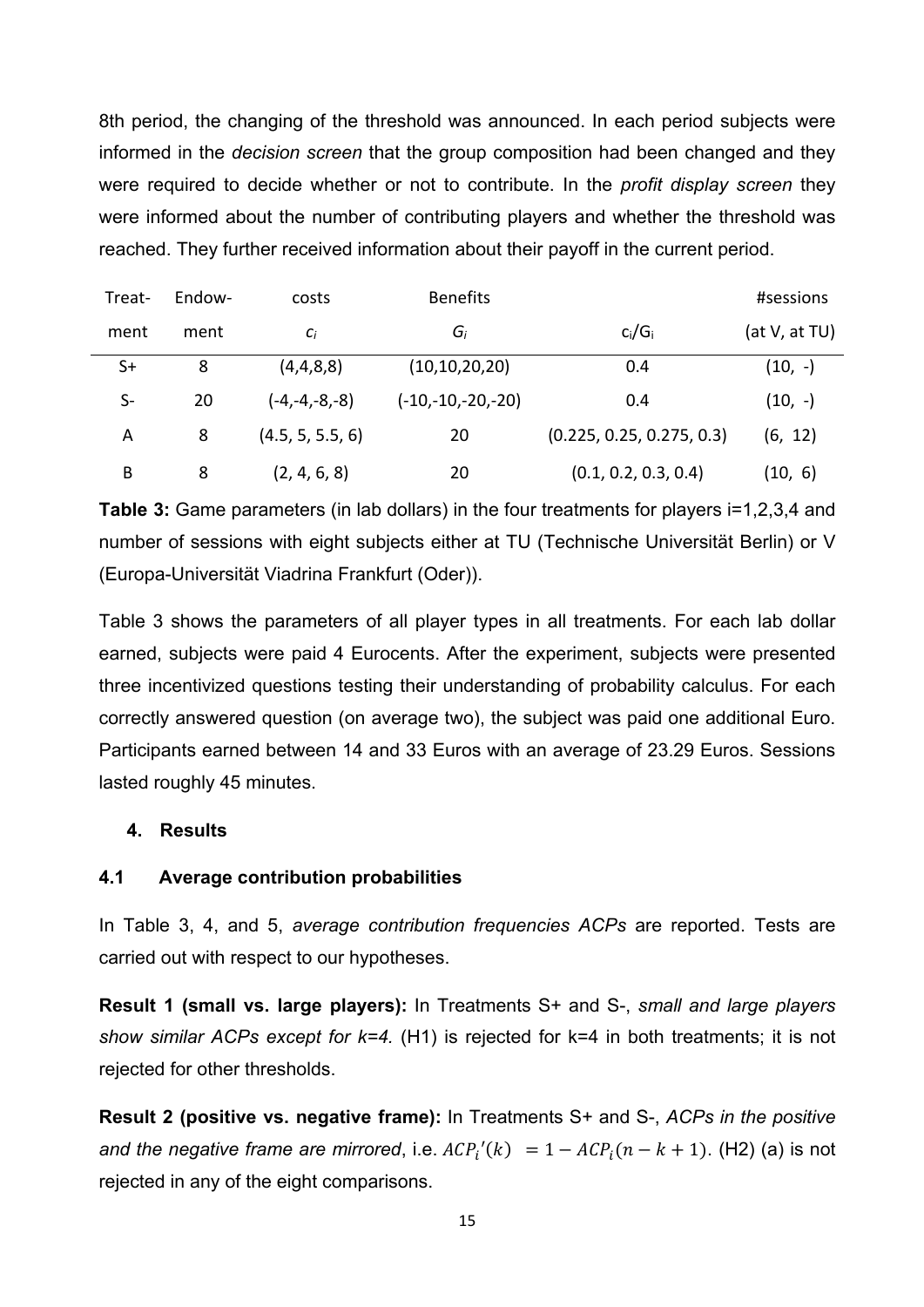| k |                     | $S+$    |           |                     | $S-$    |           |
|---|---------------------|---------|-----------|---------------------|---------|-----------|
|   | <b>SmPI</b>         | LaPI    | <b>HS</b> | <b>SmPl</b>         | LaPl    | <b>HS</b> |
|   | $0.35*$             | $0.37*$ | 0.26      | 0.30                | 0.26    |           |
| 2 | $0.49*$             | 0.56    | 0.46      | $0.43*$             | $0.39*$ | 0.22      |
| 3 | $0.61*$             | $0.63*$ | 0.78      | $0.57*$             | $0.49*$ | 0.54      |
|   | $0.74$ <sup>§</sup> | 0.81    |           | $0.75$ <sup>§</sup> | 0.59    | 0.74      |

**Table 3:** Average contribution probabilities (ACPs) in Treatments S+ (positive frame) and S- (negative frame) and theoretical contribution probabilities according to Harsanyi and Selten (HS). Small player type SmPI with  $(G<sub>s</sub>,c<sub>s</sub>)=(10,4)$  and large player type LaPI with  $(G_L, C_L) = (20, 8)$ . k= threshold.

Explanatory note: § Significant (5% level) two-sided Wilcoxon matched pairs-tests for small vs. large players. \* Significant (5% level) one-sided Wilcoxon matched-pairs test of non-increasing ACPs for k (position of \*) vs. k+1. No significant results in two-sided Mann-Whitney tests between  $ACP(k, c_i, G_i)$  and  $1 - ACP(5 - k, -c_i, -G_i)$ . All tests are based on averages in 10 sessions and p<0.05.

| $c_i/G_i$<br>k | 0.225 | 0.25     | 0.275     | 0.3       |
|----------------|-------|----------|-----------|-----------|
| 1              | 0.389 | $0.497*$ | $0.333*$  | $0.250*$  |
| 2              | 0 622 | 0 625    | $0.483*$  | $0.483*$  |
| 3              | 0.733 | 0.792    | $0.733**$ | $0.559**$ |
| 4              | 0.997 | 0.948    | 0.931     | $0.944*$  |

**Table 4:** Average contribution frequencies of the four player types in Exp A  $(A_{\text{TU}} + A_{\text{V}})$ .

*Explanatory note:* There are four significant differences (bold types) between V and TU subjects in two-sided Wilcoxon tests on the 5% level, in three cases higher probabilities in TU, in one case in V. All differences between threshold k and threshold k+1 are significant in two-sided Wilcoxon matched-pairs tests (except k=2,  $c_i/G_i = 0.25$  and k=4,  $c_i/G_i = 0.25$ ) on the 5% level.  $*(\S)$ Significant differences between player types compared to type  $c_i/G_i = 0.225$  (0.25) in a two-sided Wilcoxon test on the 5% level.

| $c_i/G_i$     | 0 <sub>1</sub> | 0.2      | 0.3       | 0.4      |
|---------------|----------------|----------|-----------|----------|
|               |                |          |           |          |
|               | 0.676          | $0.344*$ | $0.227*$  | $0.277*$ |
| $\mathcal{P}$ | 0.781          | 0.613    | $0.398*$  | $0.418*$ |
| 3             | 0.930          | 0.840    | $0.688**$ | $0.637*$ |
|               | 0.984          | 0.945    | 0.918     | 0.883*   |

**Table 5:** Average contribution frequencies of the four player types in Exp B  $(B_{\text{TU}} + B_{\text{V}})$ 

*Explanatory note:* There are no significant differences between V and TU subjects in two-sided Wilcoxon tests on the 5% level. All differences between threshold k and threshold k+1 are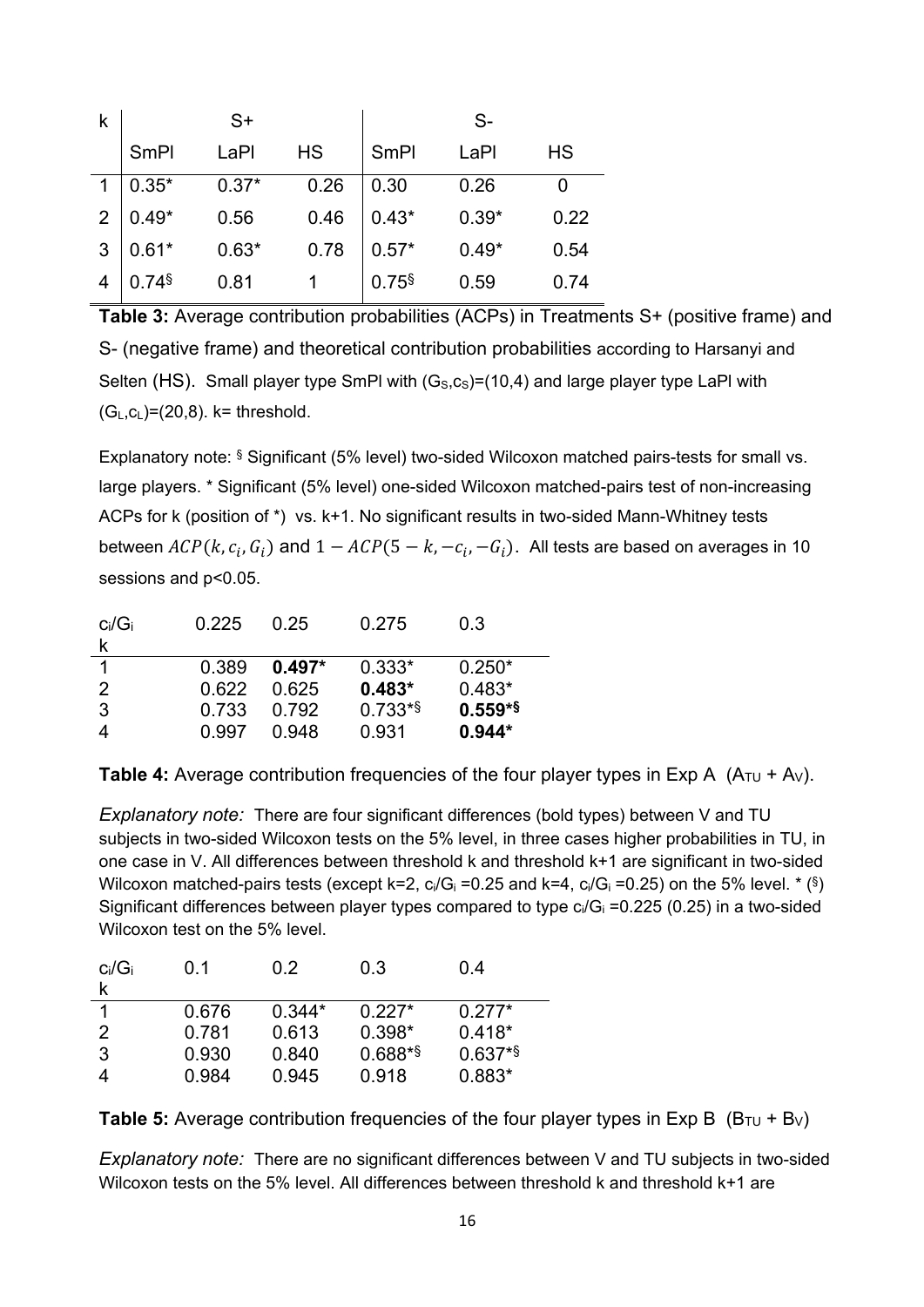significant in two-sided Wilcoxon matched-pairs tests (except  $k=1$ ,  $c_i/G_i = 0.1$ ) on the 5% level. \* (§) Significant differences between player types, compared to type  $c_i/G_i = 0.1$  (0.2) in a two-sided Wilcoxon test on the 5% level.

Results 1 and 2 are remarkable because they show that, in BTPG games contrary to linear public good games, framing does not play an important role. In particular Result 2 challenges the numerous examples where a negative frame reduces the cooperativeness of players.

**Result 3 (Efficiency):** In treatments A and B, players with lower costs contribute significantly (in 10 of 24 comparisons) more, i.e., the alternative to Hypothesis 3 is rejected.

It is remarkable that we find the same pattern of significant differences in A and B. The smaller k is, the higher is the significance level. The contribution probabilities of the leastcosts player type are always significantly higher than those of the highest-costs player type.

**Result 4 (Threshold):** In all treatments *ACPs increase with the threshold k.* For the transition from k to k+1, the alternative to H4a, namely decreasing or constant ACPs, is rejected in 9 of 12 tests in *S+* and S- and in all cases in treatments A and B. H4b is rejected but its prediction is far better than the prediction of risk dominance.

We find that ACPs increase from k to k+1, i.e., the alternative to (H5 a), non-increasing ACPs, is significantly rejected in 9 of 12 one-sided Wilcoxon matched pairs tests in S+ and S- and in all cases in A and B. In the positive frame, this means an attempt to meet the increasing threshold, which is apparently stronger than the fear to waste one's contribution if others do not cooperate. In S-, lower k make the players more reluctant to contribute and enjoy the negative costs. In the positive frame with k=1 a player can secure the benefit  $G_i$  by contributing; for larger k he has to rely on the cooperativeness when k increases. For k=4 (k=1 in S-), neither the predictions of payoff dominance (HS) nor those of risk dominance (RD) apply, but at least the empirical probabilities are closer to HS than to RD, i.e. to 1 (0 in S-) than to 0 (1 in S-).

**Result S (Subject pool):** In Treatment B, no significant differences between V and TU subjects are found when comparing the ACPs of a certain player type in a game with a certain threshold, i.e. in 16 two-sided Wilcoxon tests on the 5% level. In Exp A four significant differences are found.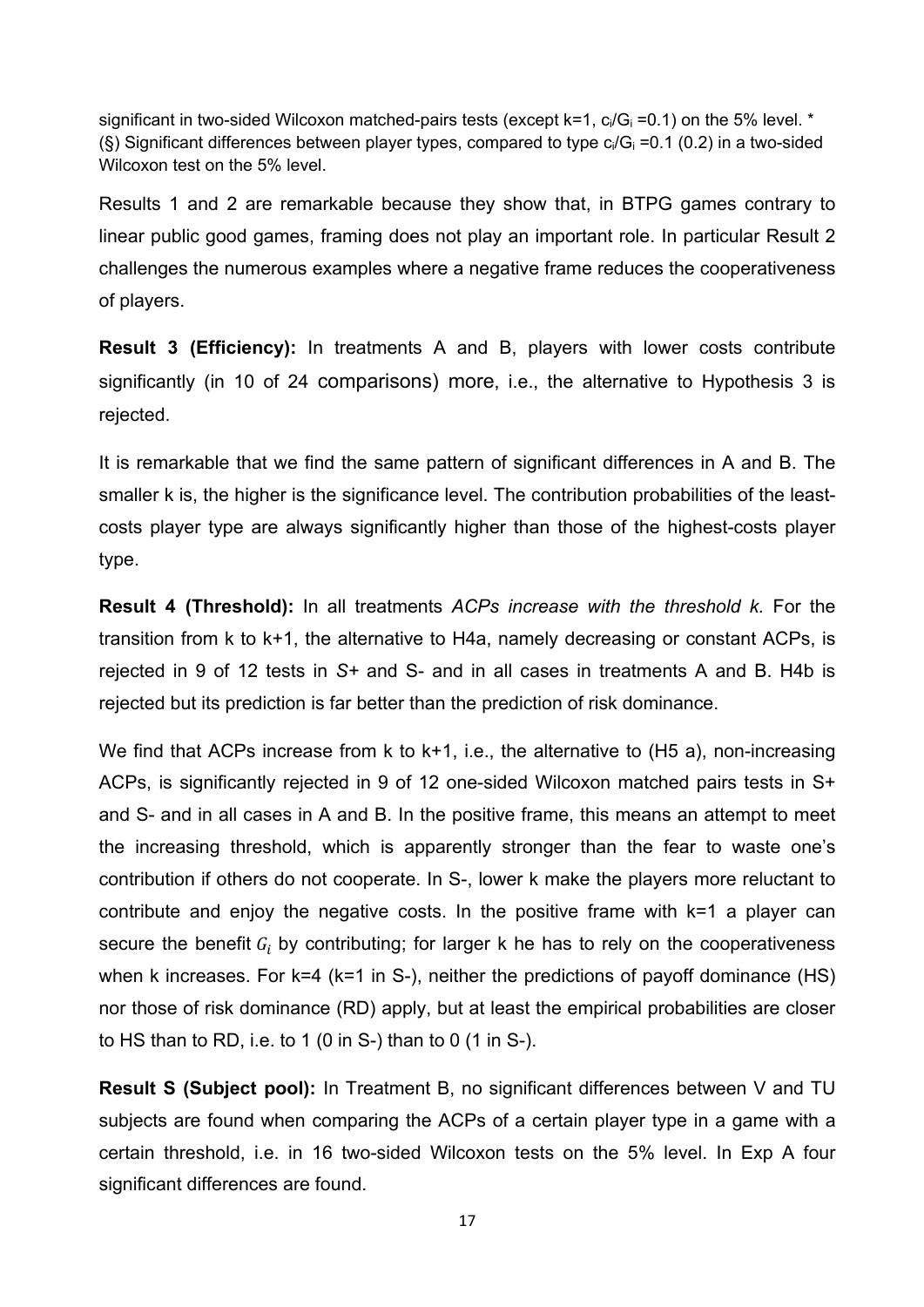#### **4.2 The distribution of individual contribution frequencies**

Every decision situation occurs 8 times so that every subject can contribute to the public good (for every threshold) between 0 and 8 times. We call this number the *individual contribution frequency (ICF)*. The distributions of these ICFs are provided in the appendix for every player type and, for S+ and S-, for the cases that a game had been one of the first two games (periods 1-16) or one of the last two games (periods 17-32). They are only used for second tests of (H1) and (H2) and for the question of whether theories with unique equilibrium selection can apply. In Figures 1 and 2 aggregations over player types and periods are presented. The question of whether there is a trend in the decisions is investigated in a regression analysis below. The individuals with 0 or 8 contributions can be assumed to play a pure strategy or to use mixture probabilities close to 0 or 1. According to this criterion, 40% of our subjects possibly play pure strategies in single games, 14.3% with zero contributions and 25.8% with full contributions.

**Result6 1':** *Players in the same frame with the same cost/benefit ratio show the same distribution of ICFs*. (H1) (b) is not rejected.

We test (H1) (b) by comparing the ICFs of small and large players (from all periods) in a chi-square test, i.e., we compare the frequencies of ICF=0,1,…,8 for k=1,2,3,4. In the positive frame we get  $\chi^2$  = 31.8 (df=317, p=0.42), in the negative frame  $\chi^2$  = 34.3 (df=32, p=0.36).

**Result 2':** *Behavior in the negative frame is equal to the "mirrored" behavior in the positive frame.* (H2) (b) is not rejected.

At first glance we notice that the frequency of ICF=8 in Treatment 1 with the threshold k=4 meets that of ICF=0 in Treatment 2 with the threshold k=1. If behaviors in Treatments 1 and 2 are completely mirrored, we should find these similarities also for other ICFs. A chi-square test ( $\chi^2$  = 34.4, df=32, p=0.35) of this hypothesis, based on the frequencies in Figures 1 and 2, does not indicate significant differences.

<sup>6</sup> Results from chi‐square tests based on individual contribution frequencies ICF are indicated with one stroke as 1'. Results from regression analyses in the next subsection are indicated with two strokes.

<sup>7</sup> There is one class (k=1, ICF=6) with zero contributions which is united with a neighboring class.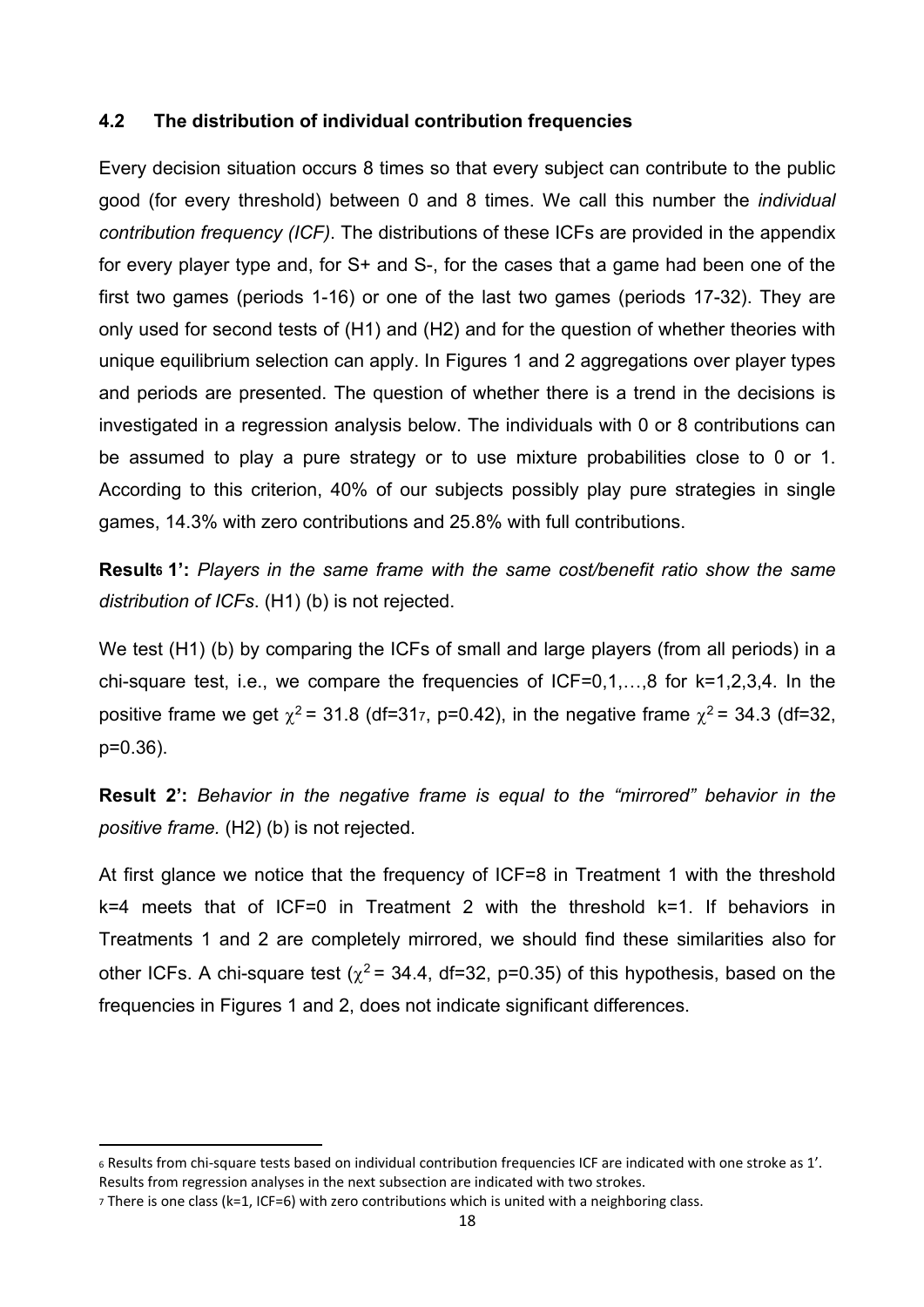

**Figure 1:** Frequency distribution of individual contribution frequencies (ICFs) of small and large players and for decisions in periods  $17 - 32$  in Treatment S+. k= threshold. For every k, 8 decisions by 40 individuals.



**Figure 2:** Frequency distribution of individual contribution frequencies (ICFs) of small and large players and for decisions in periods  $17 - 32$  in Treatment S-. k= threshold. For every k, 8 decisions by 40 individuals.

**Result 5':** For every player type and every threshold (except k=4, in some cases) the hypothesis of a binomial distribution of ICFs is significantly rejected.

The distributions in Figures 1 and 2 are certainly not Binomial distributions except, perhaps, k=4 in Figure 1 and k=1 in Figure 2. The former is not significantly different from a binomial distribution (prob=0.044;  $\chi^2$  = 6.1, df=7, p=0.53) but the latter is (prob=0.925;  $\gamma^2$  = 16.2, df=7, p=0.02). For all other distributions in Figures 1 and 2 the hypothesis of a binomial distribution is rejected with extremely small p-values. We get similar results for all the other distributions of ICFs recorded in the appendix. Any single equilibrium and every other hypothesis of identical behavior of the same types of players, however,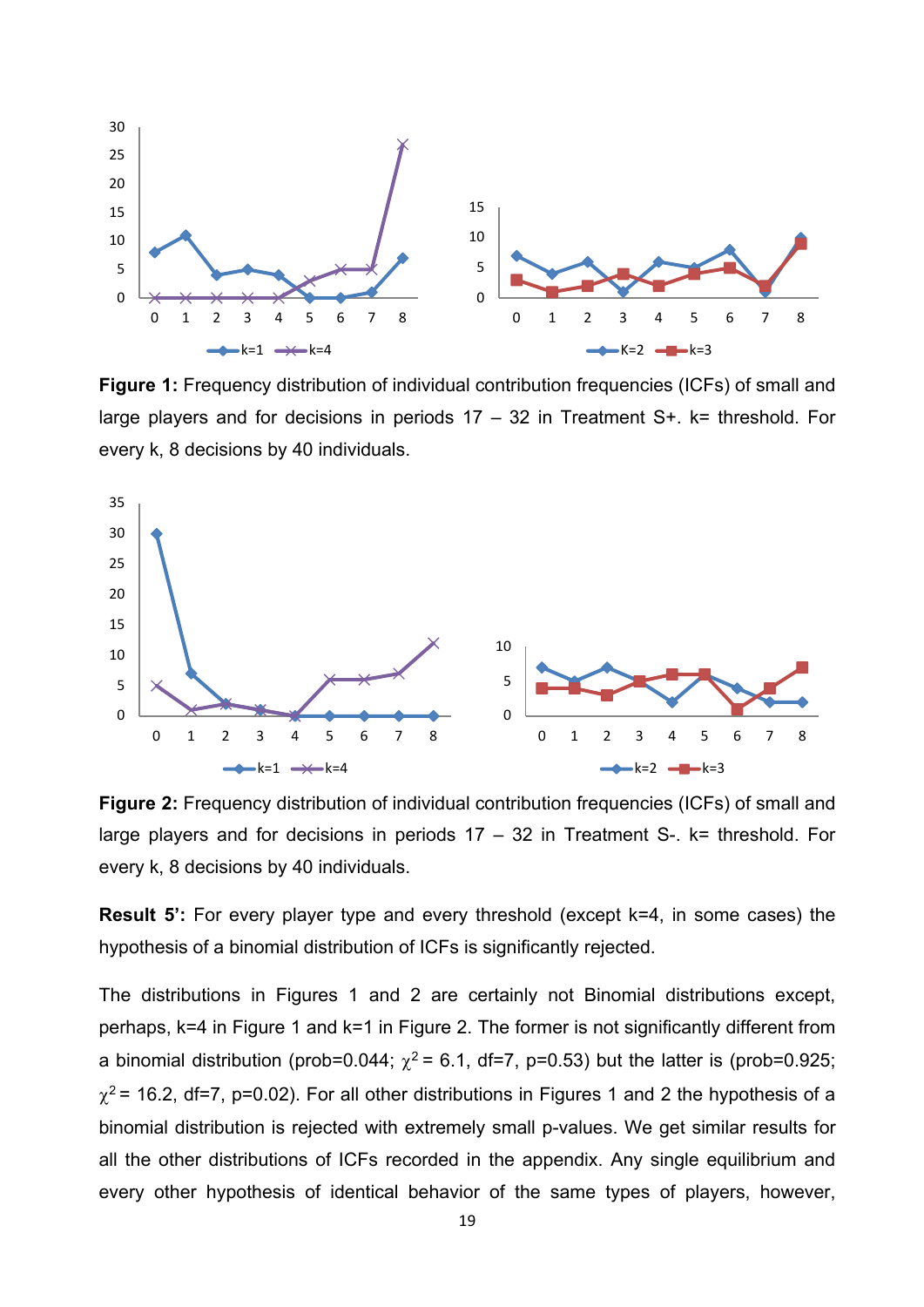predicts a binomial distribution of contributions if we assume identical social preferences and beliefs and, possibly, an additional constant error probability.

**Result 6':** In Treatments S+ and S-, there is a moderate tendency towards more cooperation from the first two to the second two experiments in a session. In chi-square tests for every threshold k, however, the distributions of ICFs are significantly different with  $p < 0.05$  only for k=4 in S+ ( $p = 0.0002$ ) and k=1 in S- ( $p = 10^{-7}$ ).

We compare, for treatments S+ and S- and for the aggregation of small and large player behavior, the ICFs in periods 1-16 and in periods 17-32 with a chi-square test, i.e., we ask whether a game with a threshold k is played differently when it was one of the first two games or whether it was one of the second two games. In Treatments A and B with their four *different* player types, there would have been only 10 players distributed to nine classes which would have made a chi-square test rather dubious. Also in the tests for Treatments S+ and S- some classes have zero entries in periods 1-16 as well as in periods 17-32. In such cases neighboring classes are aggregated.

So, learning takes place above all in the Stag Hunt game. The question of dynamic behavior will be posed anew in the next subsection.

#### **4.3 Regression analysis**

Table 6 shows the results of a regression analysis for treatments S+ and S- with clustered standard errors on the subject level. Table 7 shows the results for treatments A and B. We introduce the dummy variable PivotPlayer (=1 if k-1 of the other players contributed in the previous round) because Erev and Rapoport (1990), Chen et al. (1996), and McEvoy (2010) found that, in sequential decisions, the pivotality (criticality) of players increases the contribution frequency. Because of Result 6' we introduce variables Period x StH and PivotPl x StH, where StH (=StagHunt) is 1 if k=1 in S- and k=4 in the other treatments. Otherwise StH is 0. Stylized results of our regression analysis are, first, confirmations of previous results, namely:

**Result 1'':** The dummy for the large player is insignificant.

**Result 2'':** The "mirror image" character of Treatments 1 and 2 is supported because absolute coefficients of PivotPlayer, and Threshold k are quite similar.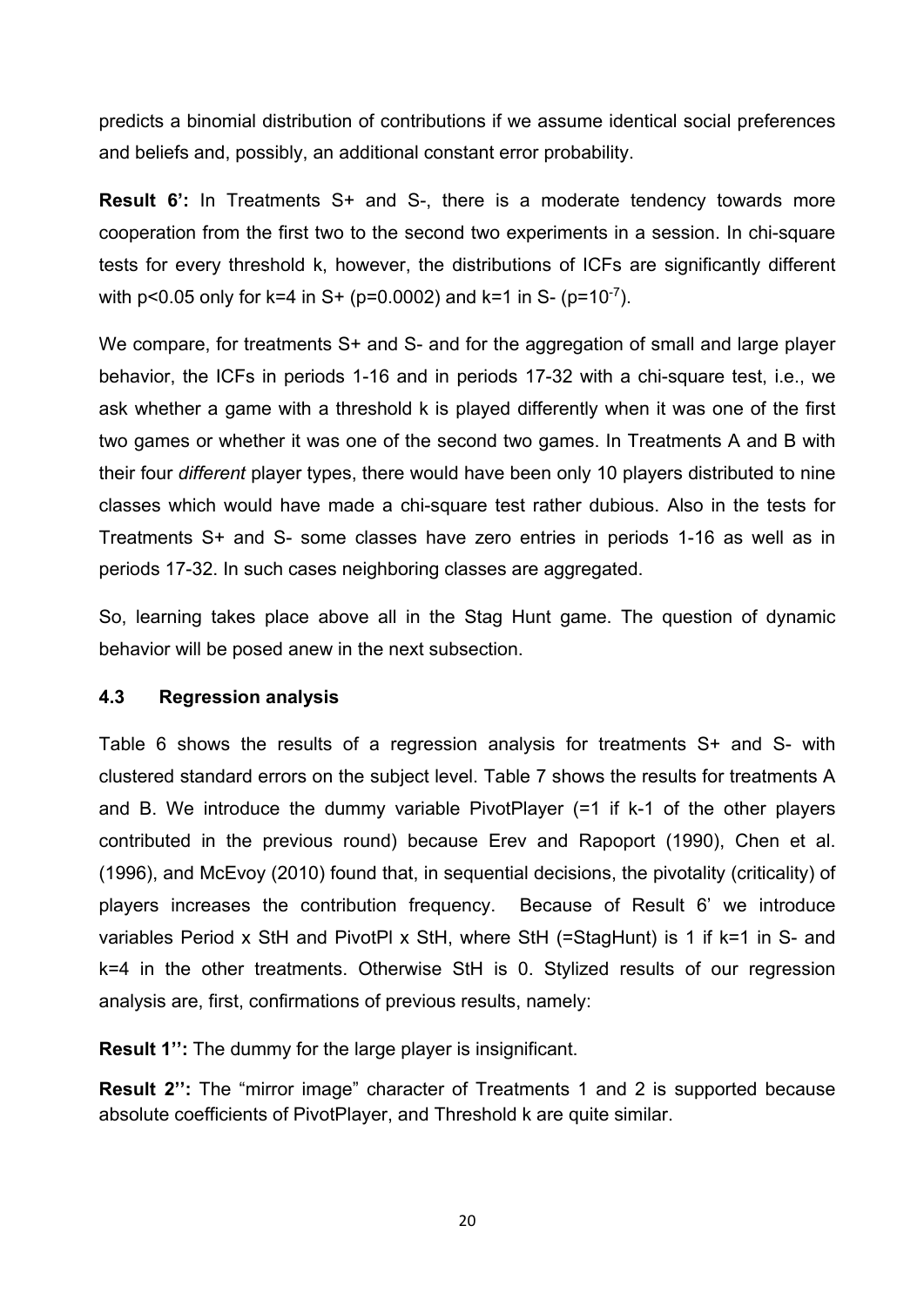**Result 3":** In treatments A and B, the higher the costs the less frequent are contributions. In Treatment B with its larger spread of costs the significance levels are higher.

**Result 4'':** The higher the threshold, the more frequent are contributions.

The subject pool effect which we found in 4.1 for Treatment B indicated no unidirectional differences and, thus, it is not confirmed as a significant dummy in the regression. The regression analysis, however, provides new insights concerning dynamic behavior. There is a significant trend only in treatments S- ; but *PivotPlayer* is significant in all treatments. The introduction of the interaction terms lead to lowest BIC values if only *PivotPl x StH was introduced. It showed that having been a Pivot Player in the previous period had a stronger effect in the Stag Hunt game than in the other games.*

**Result 6'':** Cooperation increases in the course of a session only in Treatments S-. *Contributing is more (less in S-) probable if a player has been pivotal in the last period.This effect is particularly strong in the Stag Hunt game.* 

| Variable            | $S+$           | S-         | $S+$                | $S-$               | $S+$                | $S-$                 | $S+$              | $S-$                 |
|---------------------|----------------|------------|---------------------|--------------------|---------------------|----------------------|-------------------|----------------------|
| Intercept           | $-1.72***$     | $-0.45$    | $-1.33***$          | $-0.17$            | $-1.42***$          | $-0.05$              | $-1.31***$        | $-0.25$              |
|                     | (0.28)         | (0.26)     | (0.29)              | (0.27)             | (0.29)              | (0.25)               | (0.29)            | (0.27)               |
| PivotPlayer         | $0.97***$      | $-1.06***$ | $0.93***$           | $-1.01***$         | $0.77***$           | $-0.71***$           | $0.81***$         | $-0.67***$           |
|                     | (0.12)         | (0.10)     | (0.12)              | (0.12)             | (0.13)              | (0.12)               | (0.13)            | (0.12)               |
| LargePlayer         | 0.23           | $-0.28$    | 0.22                | $-0.28$            | 0.23                | $-0.31$              | 0.22              | $-0.31$              |
|                     | (0.21)         | (0.20)     | (0.22)              | (0.20)             | (0.22)              | (0.21)               | (0.22)            | (0.21)               |
| Threshold k         | $0.51***$      | $0.50***$  | $0.36***$           | $0.38***$          | $0.41***$           | $0.31***$            | $0.36***$         | $0.38***$            |
|                     | (0.07)         | (0.07)     | (0.08)              | (0.08)             | (0.07)              | (0.07)               | (0.08)            | (0.08)               |
| Period              | 0.01           | $-0.02**$  | 0.01                | $-0.014*$          | 0.01                | $-0.014$             | 0.01              | $-0.015*$            |
|                     | (0.01)         | (0.007)    | (0.01)              | (0.007)            | (0.01)              | (0.007)              | (0.01)            | (0.007)              |
| Period x StH        | $\blacksquare$ |            | $0.04***$<br>(0.01) | $-0.03*$<br>(0.01) |                     |                      | 0.02<br>(0.01)    | $-0.03$<br>(0.02)    |
| PivotPl x StH       |                |            |                     |                    | $1.16***$<br>(0.29) | $-2.03***$<br>(0.31) | $0.85*$<br>(0.33) | $-2.44***$<br>(0.40) |
| <b>Observations</b> | 2240           | 2240       | 2240                | 2240               | 2240                | 2240                 | 2240              | 2240                 |
| -logL               | 1369.4         | 1370.1     | 1359.3              | 1364.9             | 1356.6              | 1333.9               | 1354.7            | 1331.5               |
| <b>BIC</b>          | 2777.9         | 2778.5     | 2764.9              | 2776.1             | 2759.5              | 2714.1               | 2763.4            | 2717.0               |

**Table 3:** Logit-Regression of contribution decisions with standard errors (clustered with respect to subjects) in parentheses.

Explanatory notes:  $*(**,***)$  - significant at 5%(1%,0.1%)-level. In S+ (S-). StH is 1 for k=4 (k=1) and 0 otherwise. PivotPlayer is 1 if k-1 contributions by other players in previous period and 0 otherwise. Periods=2-8, 10-16, 18-24, 26-32.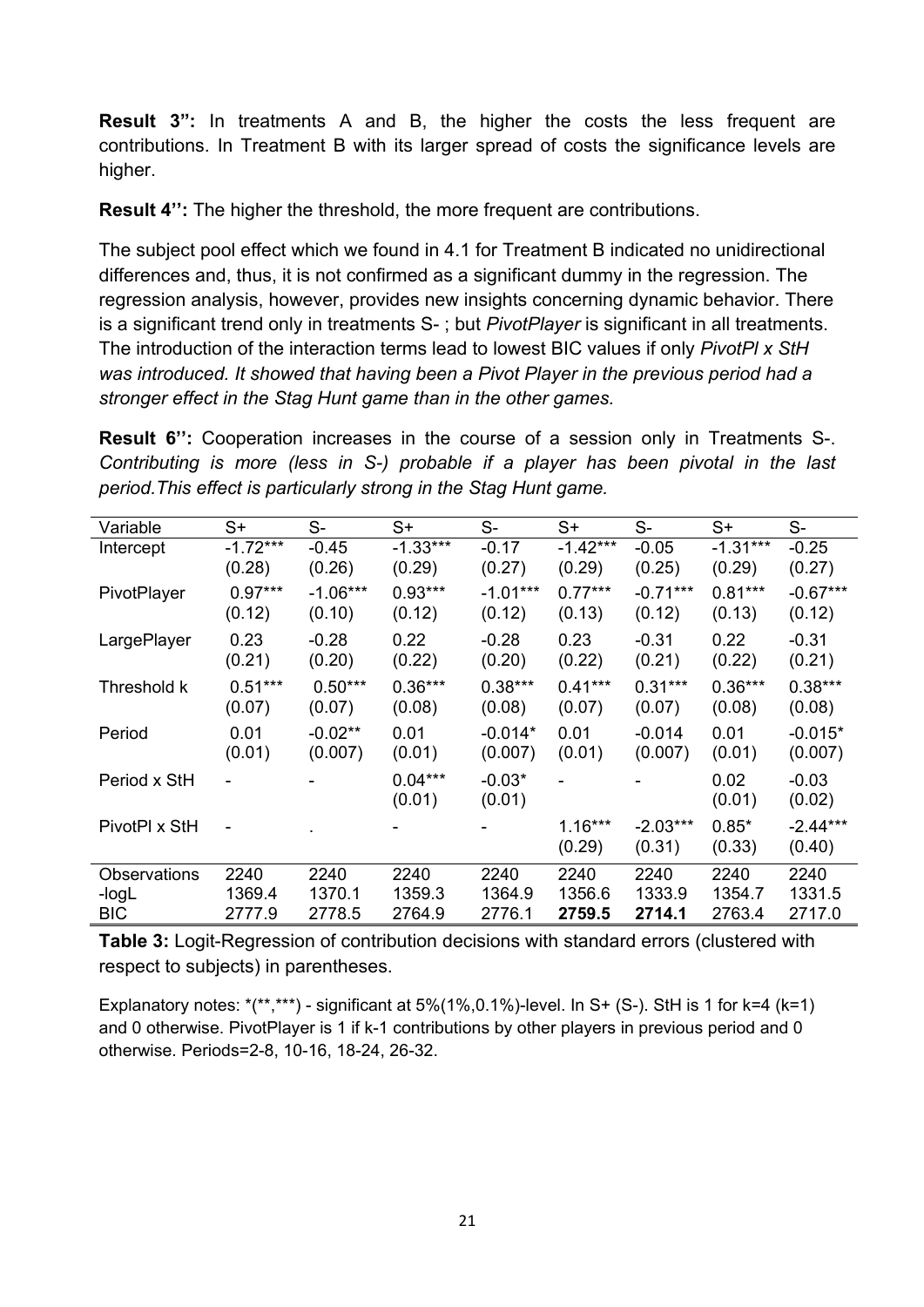|                     | $A_{TU}+A_V$ | $B_{TU} + B_V$ | $A_{\text{TU}}+A_{\text{V}}$ | $B_{TU} + B_V$ | $A_{TU}+A_V$ | $B_{TU} + B_V$ | $A_{TU}+A_V$ | $B_{TU}+B_V$ |
|---------------------|--------------|----------------|------------------------------|----------------|--------------|----------------|--------------|--------------|
| Intercept           | $-1.38***$   | $-0.46$        | $-1.09***$                   | $-0.31$        | $-1.01***$   | $-0.30$        | $-1.03***$   | $-0.29$      |
|                     | (0.30)       | (0.34)         | (0.28)                       | (0.32)         | (0, 29)      | (0.32)         | (0.28)       | (0.32)       |
| PivotPlayer         | $0.88***$    | $0.88***$      | $0.81***$                    | $0.85***$      | $0.66***$    | $0.77***$      | $0.66***$    | $0.77***$    |
|                     | (0.10)       | (0.11)         | (0.10)                       | (0.11)         | (0.10)       | (0.12)         | (0.10)       | (0.12)       |
| Player <sub>2</sub> | 0.17         | $-1.08***$     | 0.17                         | $-1.07***$     | 0.16         | $-1.07***$     | 0.16         | $-1.07***$   |
|                     | (0.30)       | (0.30)         | (0.29)                       | (0.30)         | (0.29)       | (0.29)         | (0.29)       | (0.29)       |
| Player3             | $-0.38$      | $-1.73***$     | $-0.38$                      | $-1.72***$     | $-0.38$      | $-1.78***$     | $-0.38$      | $-1.73***$   |
|                     | (0.27)       | (0.31)         | (0.27)                       | (0.30)         | (0.27)       | (0.31)         | (0.27)       | (0.30)       |
| Player4             | $-0.69*$     | $-1.77***$     | $-0.69*$                     | $-1.76***$     | $-0.70**$    | $-1.73***$     | $-0.70**$    | $-1.77***$   |
|                     | (0.27)       | (0.31)         | (0.27)                       | (0.31)         | (0.27)       | (0.31)         | (0.27)       | (0.31)       |
| Threshold k         | $0.87***$    | $0.92***$      | $0.75***$                    | $0.85***$      | $0.68***$    | $0.84***$      | $0.69***$    | $0.84***$    |
|                     | (0.07)       | (0.08)         | (0.07)                       | (0.08)         | (0.08)       | (0.08)         | (0.08)       | (0.08)       |
| Period              | $-0.01$      | $-0.00$        | $-0.01$                      | $-0.00$        | $-0.0$       | $-0.00$        | $-0.00$      | $-0.00$      |
|                     | (0.01)       | (0.01)         | (0.01)                       | (0.01)         | (0.01)       | (0.01)         | (0.01)       | (0.01)       |
| Period x StH        |              |                | $0.04*$                      | 0.02           |              |                | $-0.00$      | 0.00         |
|                     |              |                | (0.02)                       | (0.01)         |              |                | (0.02)       | (0.01)       |
| PivotPl xStH        |              |                |                              |                | $1.87***$    | $0.73*$        | $1.94***$    | $0.67*$      |
|                     |              |                |                              |                | (0.35)       | (0.29)         | (0.35)       | (0.32)       |
| Pool V              | $-0.28$      | $-0.16$        | $-0.31$                      | $-0.14$        | $-0.26$      | $-0.16$        | $-0.26$      | $-0.15$      |
|                     | (0.18)       | (0.22)         | (0.18)                       | (0.22)         | (0.18)       | (0.22)         | (0.18)       | (0.32)       |
| Observations        | 4032         | 3584           | 4032                         | 3584           | 4032         | 3584           | 4032         | 3584         |
| -logL               | 2085.5       | 1731.5         | 2072.3                       | 1728.2         | 2047.1       | 1725.5         | 2047.0       | 1725.5       |
| -logL/observ        | 0.517        | 0.483          | 0.514                        | 0.482          | 0.508        | 0.481          | 0.508        | 0.481        |
| <b>BIC</b>          | 4237.4       | 3528.5         | 4219.3                       | 3530.0         | 4168.9       | 3524.6         | 4177         | 3532.8       |

**Table 7:** Logit-Regression of contribution decisions with standard errors (clustered with respect to subjects) in parentheses.

Explanatory notes:  $*(**,***)$  - significant at 5%(1%,0.1%)-level. In S+ (S-). StH is 1 for k=4 (k=1) and 0 otherwise. PivotPlayer is 1 if k-1 contributions by other players in previous period and 0 otherwise. Periods=2-8, 10-16, 18-24, 26-32.

Moreover, we conducted several alternative regressions to control for various influences. We used sex and field of study and answers to incentivized questions about probability calculus as controls and we used the rounds (from 1 to 8) within a threshold level. We alternatively also conducted all regressions with an autoregressive term. None of these variations change the outcome of the analysis.

#### **5. Conclusion**

We have investigated BTPG games in four treatments with 16 different games. Our results cover framing effects and qualitative and quantitative equilibrium predictions.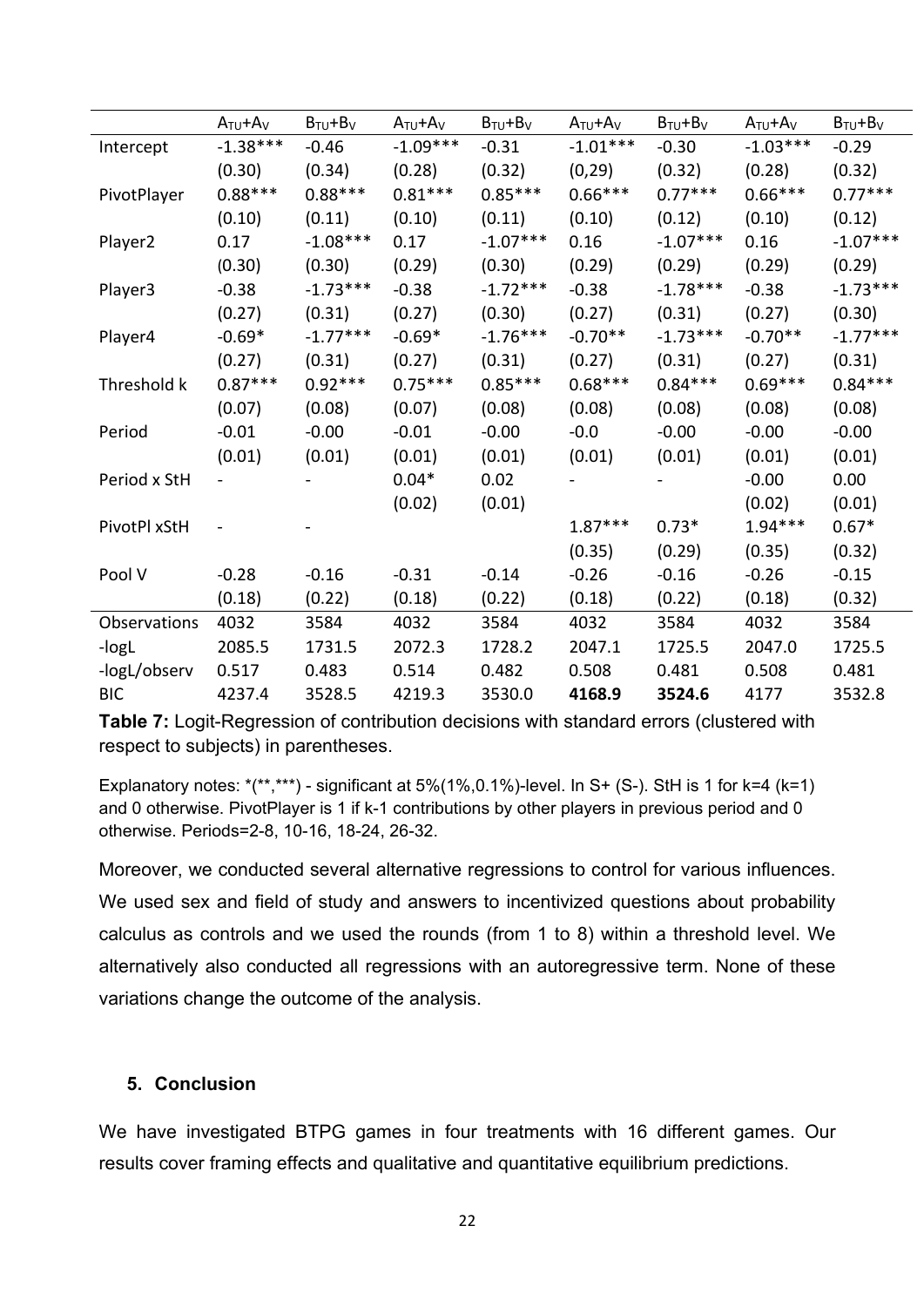A surprising result is the lack of framing effects concerning (i) magnitude effects and (ii) positive vs. negative frames. Results<sub>8</sub> 1, 1', and 1" show that players with the same sign of costs and benefits and the same cost/benefit ratio contribute with the same probability. After substituting thresholds k by n-k+1 and contribution probabilities q by 1-q in the negative frame (mirroring), players contribute with the same probability as players in the positive frame with the same cost/benefit ratio. Note that this is a bit surprising because framing effects are not exceptions but the rule in economic experiments.

Contribution probabilities (iii) decrease with costs and (iv) increase with the threshold k (Results 3, 3'', 4, 4''). If we take the Pareto-superior of the completely mixed strategy equilibria as a benchmark then (iii) contradicts theory and (iv) follows theory. For 1<k<n there is often more than one completely mixed strategy equilibrium (or no one) and in every case there are other equilibria so that the benchmark heavily depends on equilibrium selection. The Pareto-superior of the completely mixed strategy equilibria is the HS selection for treatments S+ and S-. Neither in treatments S+ and S- nor in treatments A and B is it a quantitative predictor of behavior. Even more general, (v) no theory with homogeneous players can describe behavior. (Result 5').

The question of whether in the Stag Hunt game the payoff dominant or the risk dominant equilibrium applies is investigated in number of experiments, usually with 2x2 games. In our investigation with 4x2 games, payoff dominance performs considerably better than risk dominance, but 77%, 72%, 97%, and 93% contributions in treatments S+, S-, A, and B are less than the predicted 100%.

Deviations from (vi) static behavior are small in our finitely repeated games experiment with a stranger design; but in addition to a significant trend towards more cooperation in treatment S- an unexpected effect is observed in all treatments. When a player was "pivotal" in the previous period then his contribution probability increases in the positive and decreases in the negative frame. *Pivotality* of player i means that k-1 of i's co-players had contributed.

BTPG is an important class of games with many applications, such as forming teams for producing a public good or preventing a public bad. The most severe obstacle for the application of theory is the plethora of equilibria and the question of their relative and

<sup>8</sup> Rmember that results without stroke are from non-parametric tests comparing the average contribution frequencies ACF in different sessions. Results with one stroke are from chi-square tests based on individual contribution frequencies ICF. Results with two strokes are from regression analyses.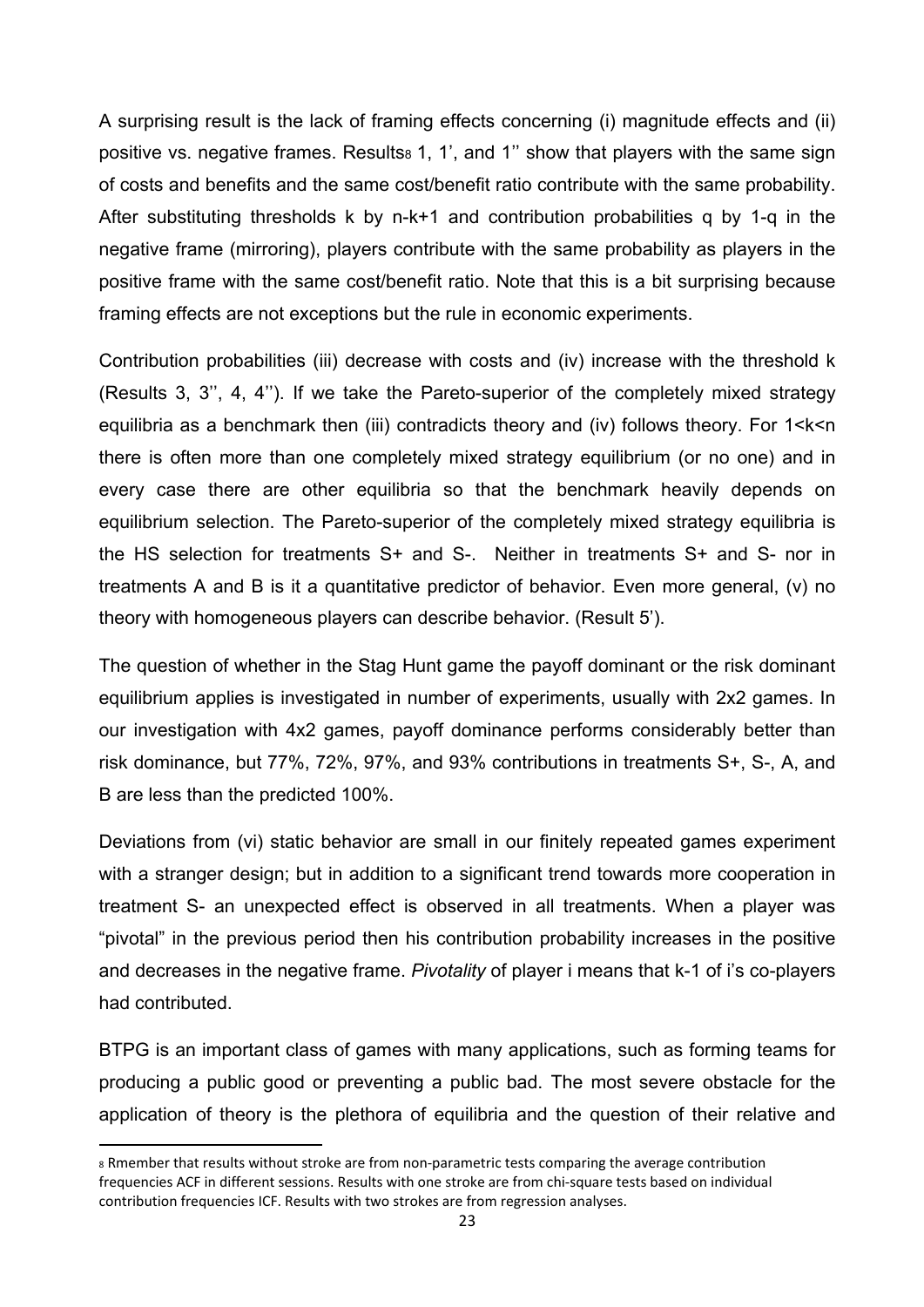absolute importance. *Concerning equilibrium play* our most important message is (v) that no single equilibrium (nor any other constant behavior) with subjects having identical preferences and beliefs can describe behavior. The conclusion is that, necessarily, we must introduce individual differences. In a game theoretic approach we can assume a distribution of preferences or beliefs or a combination of both. With the same data set as this paper, Bolle (2016) investigates a model with identical preferences for each player type (role dependent preferences, Bolle and Otto, 2015) but different beliefs about the appropriate equilibrium.

All our results mean progress for our understanding of how BTPG games are played and provide also lessons beyond BTPG games. To the best of our knowledge, (i) and (iv) have never been investigated and (ii) only in one paper. (v) is fundamentally important. (vi) is new and surprising because it could not be expected in repetitions of a simultaneous moves game with a stranger design.

Our results are derived from 16 games with different frames and a large variety of cost/benefit ratios. Therefore we do not think that they are driven by a special selection of experimental parameters. The largest challenge for BTPG games is a general theory which meets the reported qualitative and quantitative results.

**Acknowledgement:** We are grateful for the funding by the German Ministry of Education and Research (FKZ 01LA1139A) and the Deutsche Forschungsgemeinschaft (project BO 747/14-1)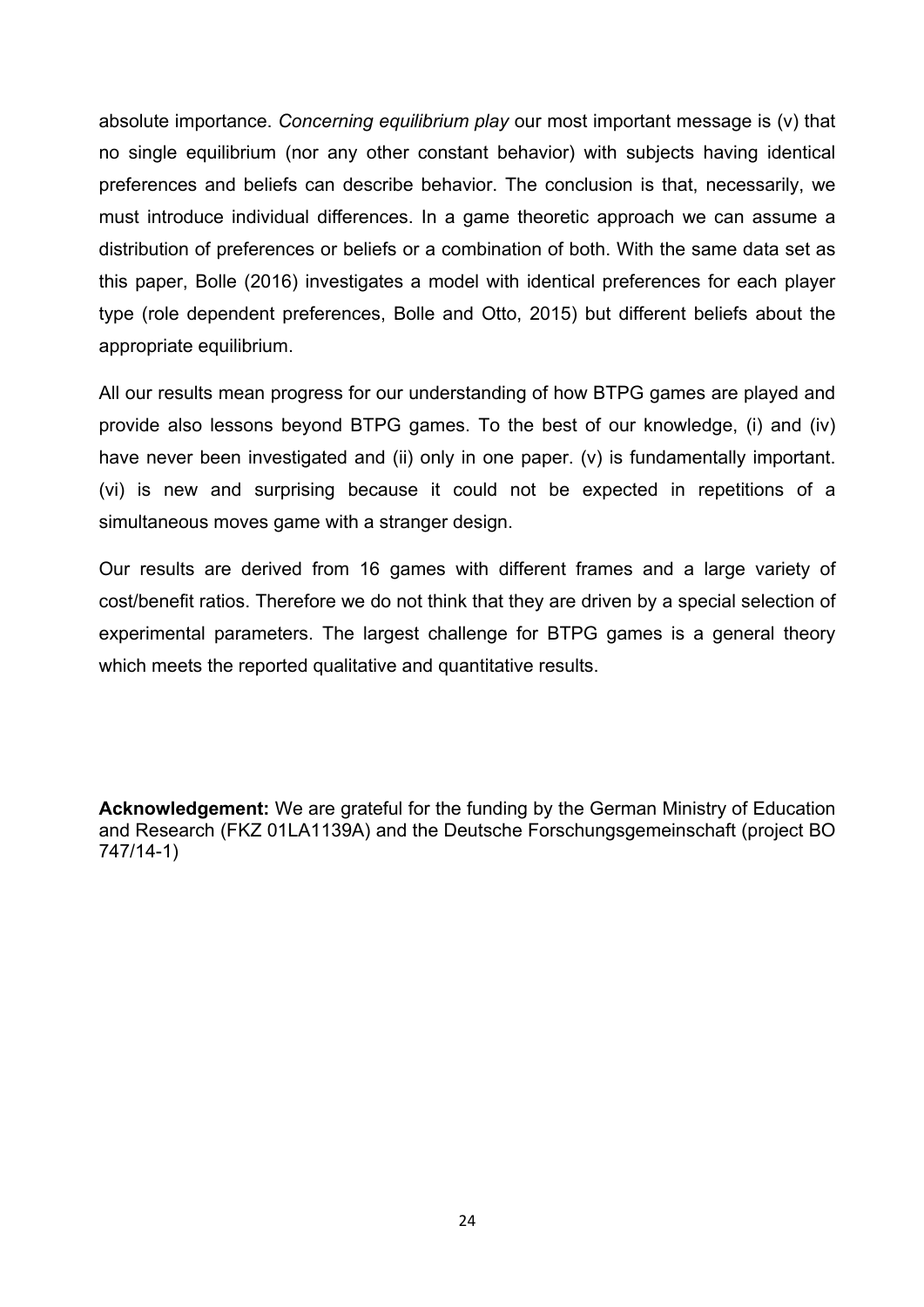#### **References**

- Al-Ubaydli, O., Jones, G., Weel, J. (2013) "Patience, cognitive skill, and coordination in the repeated stag hunt" *Journal of Neuroscience, Psychology, and Economics*, *6*(2), 71.
- Andreoni, J. (1989) "Giving with impure altruism: applications to charity and Ricardian equivalence" *The Journal of Political Economy*, 1447-1458.
- Andreoni, J. (1990) "Impure altruism and donations to public goods: a theory of warmglow giving" *The Economic Journal*, 464-477.
- Andreoni, J. (1995). Warm-glow versus cold-prickle: the effects of positive and negative framing on cooperation in experiments. *The Quarterly Journal of Economics*, 1-21.
- Bartling, B., Fischbacher, U., & Schudy, S. (2015). Pivotality and responsibility attribution in sequential voting. *Journal of Public Economics*, *128*, 133-139.
- Battalio, R., Samuelson, L., Van Huyck, J. (2001) "Optimization incentives and coordination failure in laboratory stag hunt games" *Econometrica*, 69(3), 749-764.
- Bilodeau, M. and Slivinsky, A. (1996) "Toilet Cleaning and Department Chairing: Volunteering a Public Service" *Journal of Public Economics* 59, 299-308.
- Bolle, F. (2015) "Costly Voting A General Theory of Binary Threshold Public Goods" *Discussion Paper, Frankfurt (Oder)*.
- Bolle , F. (2016) "A Behavioral Theory of Equilibrium Selection**",** Manuscript,Frankfurt (Oder),
- Bolle, F., Otto, P.E. (2016). "Role-dependent social preferences" Economica, DOI: 10.1111/ecca.12180.
- Bullinger, A. F., Wyman, E., Melis, A. P., Tomasello, M. (2011) "Coordination of chimpanzees (Pan troglodytes) in a stag hunt game" *International Journal of Primatology*, *32*(6), 1296-1310.
- Büyükboyacı, M. (2014) "Risk attitudes and the stag-hunt game" *Economics Letters*, *124*(3), 323-325.
- Chen, X. P., Au, W. T., Komorita, S. S. (1996). Sequential choice in a step-level public goods dilemma: The effects of criticality and uncertainty. *Organizational Behavior and Human Decision Processes*, *65*(1), 37-47.
- Dawes, R., Orbell, J., Simmons, R., van de Kragt, A. (1986) "Organizing Groups for Collective Action", *American Political Science Review* 80, 1171-1185.
- Diekmann, A. (1985) "Volunteer's Dilemma" *Journal of Conflict Resolution*, Vol. 29/4, 605-610.
- Diekmann, A. (1993) "Cooperation in an Asymmetric Volunteer's Dilemma Game Theory and Experimental Evidence" *International Journal of Game Theory* 22, 75- 85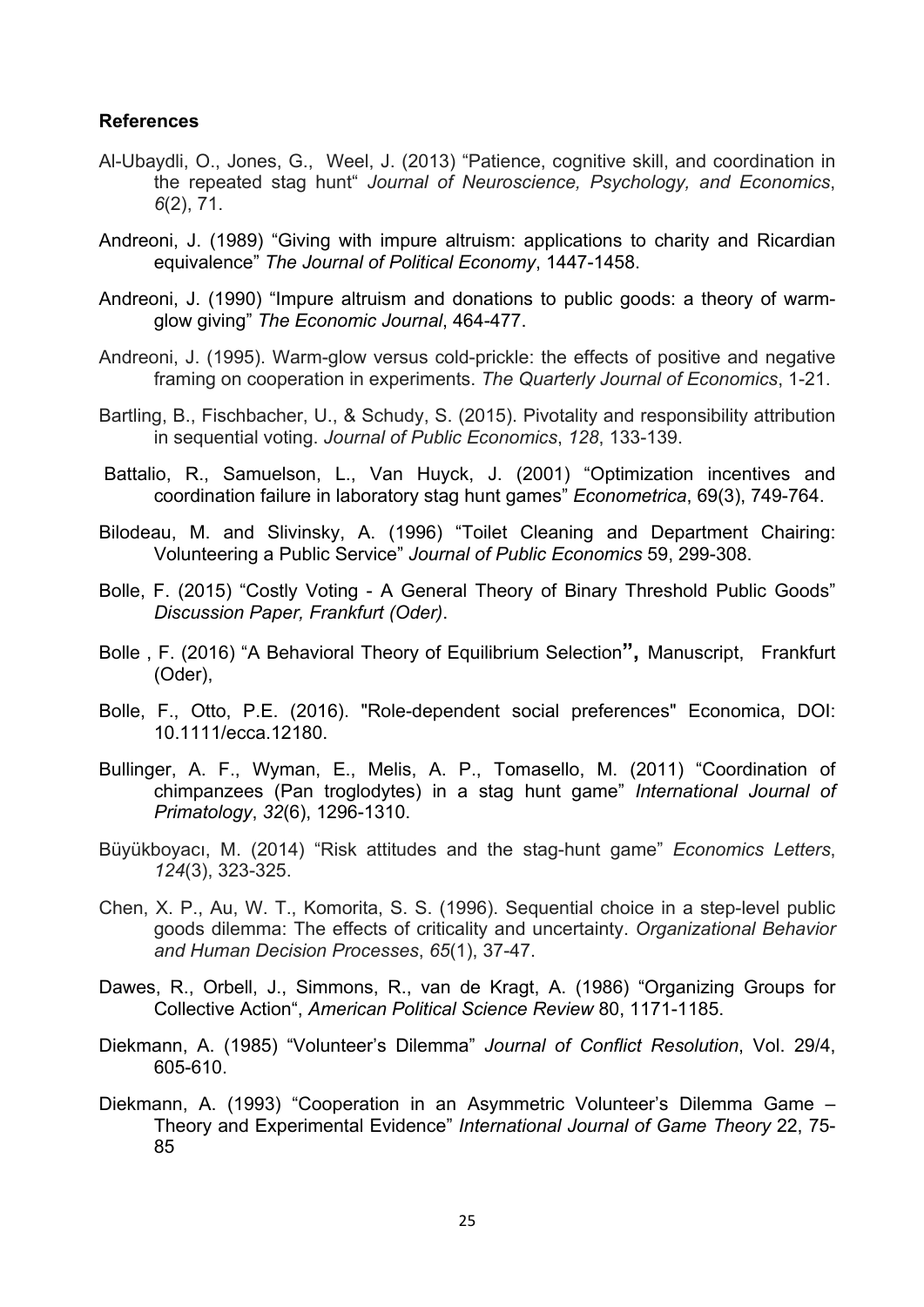- Diekmann, A., Przepiorka, W. (2015). "Punitive preferences, monetary incentives and tacit coordination in the punishment of defectors promote cooperation in humans" *Scientific reports*, 5.
- Downs, A. (1957) "An Economic Theory of Democracy" *New York: Harper*.
- Dufwenberg, M., Gächter, S., Hennig-Schmidt, H. (2011). The framing of games and the psychology of play. *Games and Economic Behavior*, *73*(2), 459-478.
- Erev, I., Rapoport, A. (1990) "Provision of Step-Level Public Goods: The Sequential Contribution Mechanism" *Journal of Conflict Resolution*, Vol. 34/3, 401-425.
- Feltovich, N., & Grossman, P. J. (2013) "The effect of group size and cheap talk in the multi-player stag hunt: experimental evidence" *(No. 52-13). Monash University, Department of Economics*.
- Fischbacher, U. (2007) "Z-tree: Zurich toolbox for ready-made economic experiments" *Experimental Economics* 10, 10(2):171 – 178.
- Fischbacher, U., Güth, W., Levati, M. V. (2011) "Crossing the point of no return: A public goods experiment *(No. 2011, 059). Jena economic research papers*.
- Franzen, A. (1995) "Group size and one-shot collective action" *Rationality and Society*, 7, 183-200.
- Goeree, J.K., Holt, C.,Moore, A. (2005) "An Experimental Examination of the Volunteer's Dilemma", *www.people.virginia.edu/~akm9a/Volunteers Dilemma/vg\_paperAug1.pdf.*
- Goren, H., Kurzban, R., Rapoport, A. (2003) "Social loafing vs. social enhancement: Public goods provisioning in real-time with irrevocable commitments" *Organizational Behavior and Human Decision Processes*, *90*(2), 277-290.
- Harsanyi, J. C., Selten, R. (1988) A general theory of equilibrium selection in games. *MIT Press Books*.
- Harsanyi, J.C. (1995) "A New Theory of Equilibrium Selection for Games with Complete Information", *Games and Econonmic Behavior* 8, 91–122.
- McEvoy, D. (2010) "Not it: opting out of voluntary coalitions that provide a public good" *Public Choice, Springer*, vol. 142(1), 9-23.
- Normann, H.T., Holger A. Rau, H.A.. "Simultaneous and Sequential Contributions to Step-Level Public Goods: One vs. Two Provision Levels". *Journal of Conflict Resolution*, 59 (2015), 1273-1300.
- Otsubo, H., Rapoport, A. (2008) "Dynamic Volunteer's Dilemmas over a Finite Horizon An Experimental Study" *Journal of Conflict Resolution* 52/6, 961-984.
- Palfrey, T. R., Rosenthal, H. (1991) "Testing for effects of cheap talk in a public goods game with private information" *Games and economic behavior*, 3(2), 183-220.
- Park, E. S. (2000). Warm-glow versus cold-prickle: a further experimental study of framing effects on free-riding. *Journal of Economic Behavior & Organization*, *43*(4), 405-421.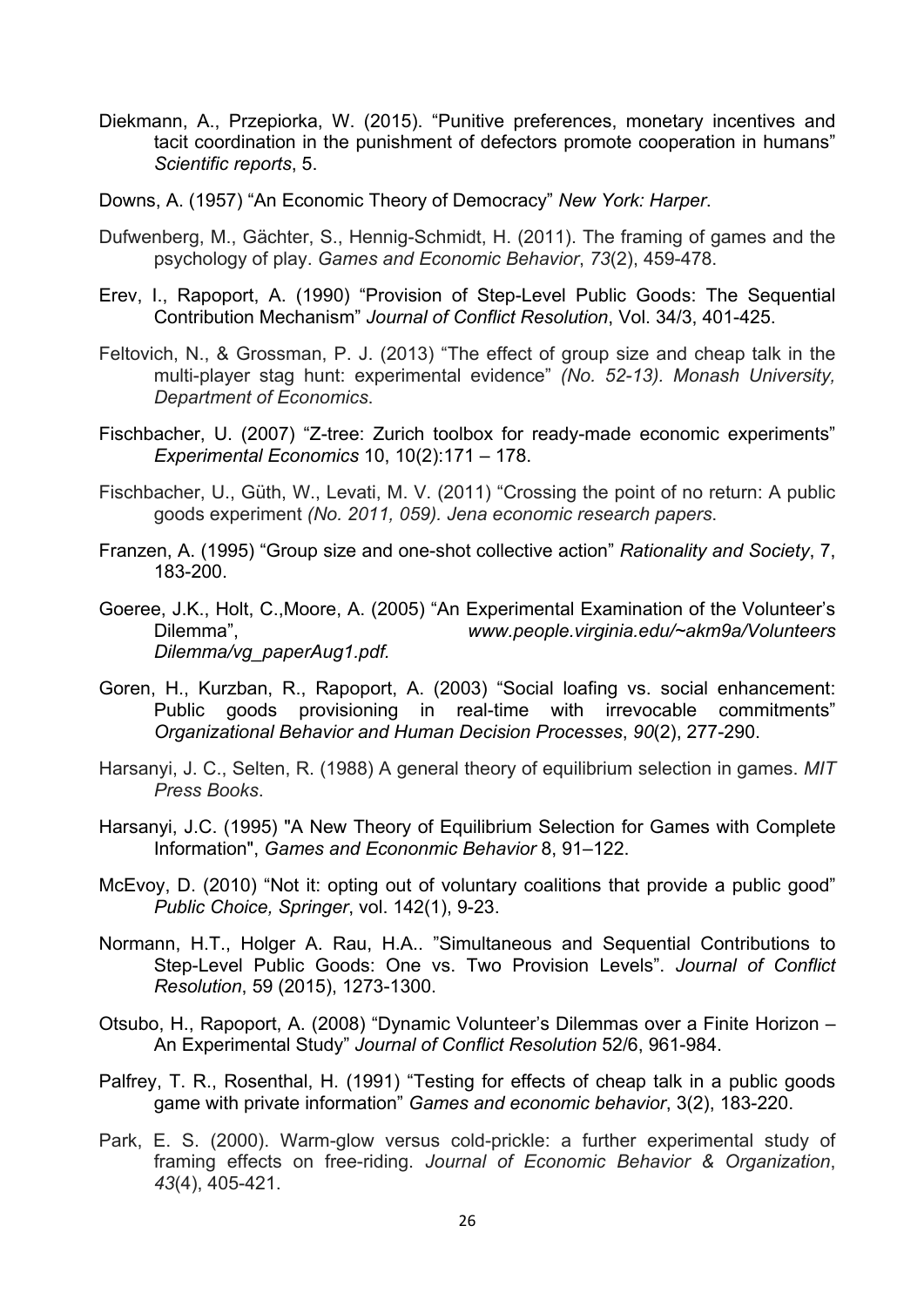- Przepiorka, W., Diekmann, A. (2013) "Individual heterogeneity and costly punishment: a volunteer's dilemma" *Proceedings of the Royal Society of London B: Biological Sciences*, 280(1759), 20130247.
- Rapoport, A., Eshed-Levy, D. (1989). Provision of step-level public goods: Effects of greed and fear of being gypped. *Organizational Behavior and Human Decision Processes*, *44*(3), 325-344.
- Rose, S. K., Clark, J., Poe, G. L., Rondeau, D., Schulze, W. D. (2002) "The private provision of public goods: tests of a provision point mechanism for funding green power programs" *Resource and energy economics*, 24(1), 131-155.
- Rousseau, J.J. (1997 [1776]) "The Social Contract' and Other Later Political Writings, trans. Victor Gourevitch" *Cambridge University Press*.
- Rydval, O., Ortmann, A. (2005) "Loss avoidance as selection principle: evidence from simple stag-hunt games" *Economics Letters*, 88(1), 101-107.
- Sonnemans, J., Schram, A., Offerman, T. (1998) "Public good provision and public bad prevention: The effect of framing" *Journal of Economic Behavior & Organization*, 34(1), 143-161.
- Van de Kragt, A. J., Orbell, J. M., Dawes, R. M. (1983). The minimal contributing set as a solution to public goods problems. *American Political Science Review*, *77*(01), 112-122.
- Van Huyck, J. B., Battalio, R. C., Beil, R. O. (1990) "Tacit coordination games, strategic uncertainty, and coordination failure" *American Economic Review*, 80(1), 234-248.
- Whiteman, M. A., Scholz, J. T. (2010) "Social Capital in Coordination Experiments: Risk, Trust and Position". Working Paper, Southern Illinois University Carbondale.
- Willinger, M., Ziegelmeyer, A. (1999). Framing and cooperation in public good games: an experiment with an interior solution. *Economics letters*, *65*(3), 323-328.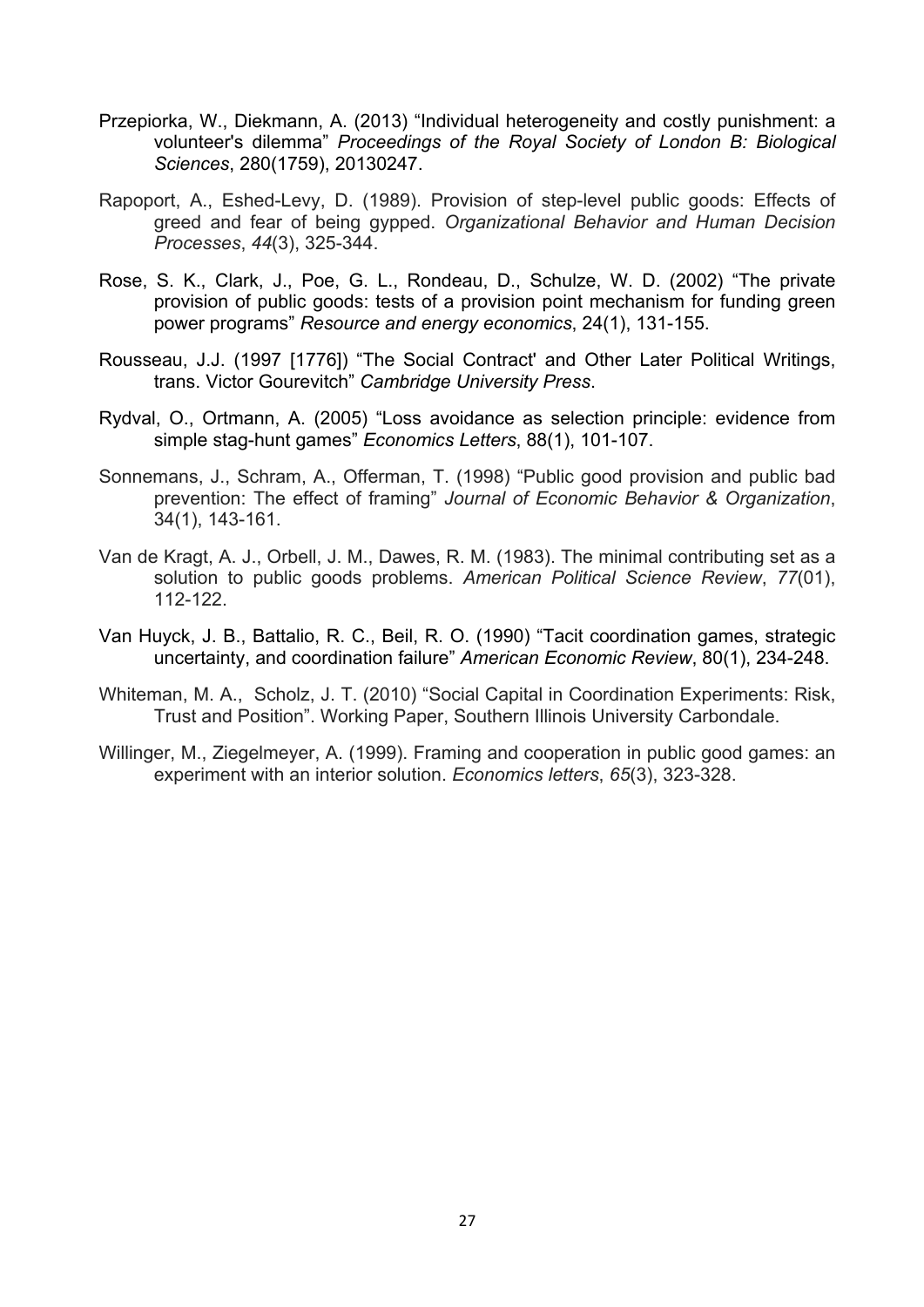#### **Appendix**

#### **A. Proof of Proposition 4**

**Risk domination according to HS:** For the question whether a mixed or pure strategy equilibrium p risk dominates another equilibrium p' first the *bicentric prior* of p and p' is derived. For BTPG games we have to determine, for every  $0 \le t \le 1$ , whether  $a_i = 1$  or  $a_i = 0$  is a best response of player i to the other players contributing with probabilities  $t *$  $p_{-i} + (1-t) * p'_{-i}$ . The shares of t with  $a_i = 1$  constitute a vector x of prior probabilities. With these priors the *tracing procedure* is carried out where for every  $0 \le t' \le 1$  equilibria are determined in a game where player i assumes that, with probability t', the BTPG game is played and with 1-t' the other players decide according to the prior probability. If there is a continuous path of equilibria from  $t'=0$  to  $t'=1$  then the corresponding equilibrium for  $t' = 1$  is selected.

**Proposition 4:** In the case k=n, if  $r_i > \prod_{i \neq i} r_i$  for all *i* then  $(0, ..., 0)$  risk dominates all other equilibria p.

**Proof:** The bicentric priors of the equilibria  $(1, ..., 1)$  and  $(0, ..., 0)$  are  $(x_i^*) = (r_i)$  and are at least as large as the bicentric priors of any strategy profile p and  $(0, \ldots, 0)$ . Because of  $q_i = \prod_{j\neq i} r_j$  the best response to these priors is  $p_i = 0$  (Proposition 1 (ii)). Then there is a constant path of equilibria  $(0, ..., 0)$  for all t which constitutes the generically unique risk dominant equilibrium. (Lemma 4.17.7 in Harsanyi and Selten, 1988).

#### **B.** Data

|    |                       |  | Periods 1-16 |                   |  |  |                   |  | Periods 17 - 32   |  |  |                    |
|----|-----------------------|--|--------------|-------------------|--|--|-------------------|--|-------------------|--|--|--------------------|
| k. | ICF 0 1 2 3 4 5 6 7 8 |  |              |                   |  |  |                   |  | 0 1 2 3 4 5 6 7 8 |  |  |                    |
|    |                       |  |              |                   |  |  | 5 4 2 3 1 0 2 1 2 |  | 6 5 0 2 3 0 0 0 4 |  |  |                    |
|    |                       |  |              | 2 1 3 1 2 2 1 1 3 |  |  |                   |  | 3 2 4 1 2 3 4 1 4 |  |  |                    |
| 3  |                       |  |              |                   |  |  | 1 1 1 3 5 4 3 1 5 |  | 3 1 1 4 1 1 0 0 5 |  |  |                    |
|    |                       |  | 2 1 3 0      |                   |  |  | 4 0 3 4 3         |  |                   |  |  | 0 0 0 0 0 2 2 3 13 |

**Table A1:** Frequency distribution of ICFs (individual contribution frequencies) in Treatment S+, small player. k= threshold. For every k, 8 decisions by 40 individuals.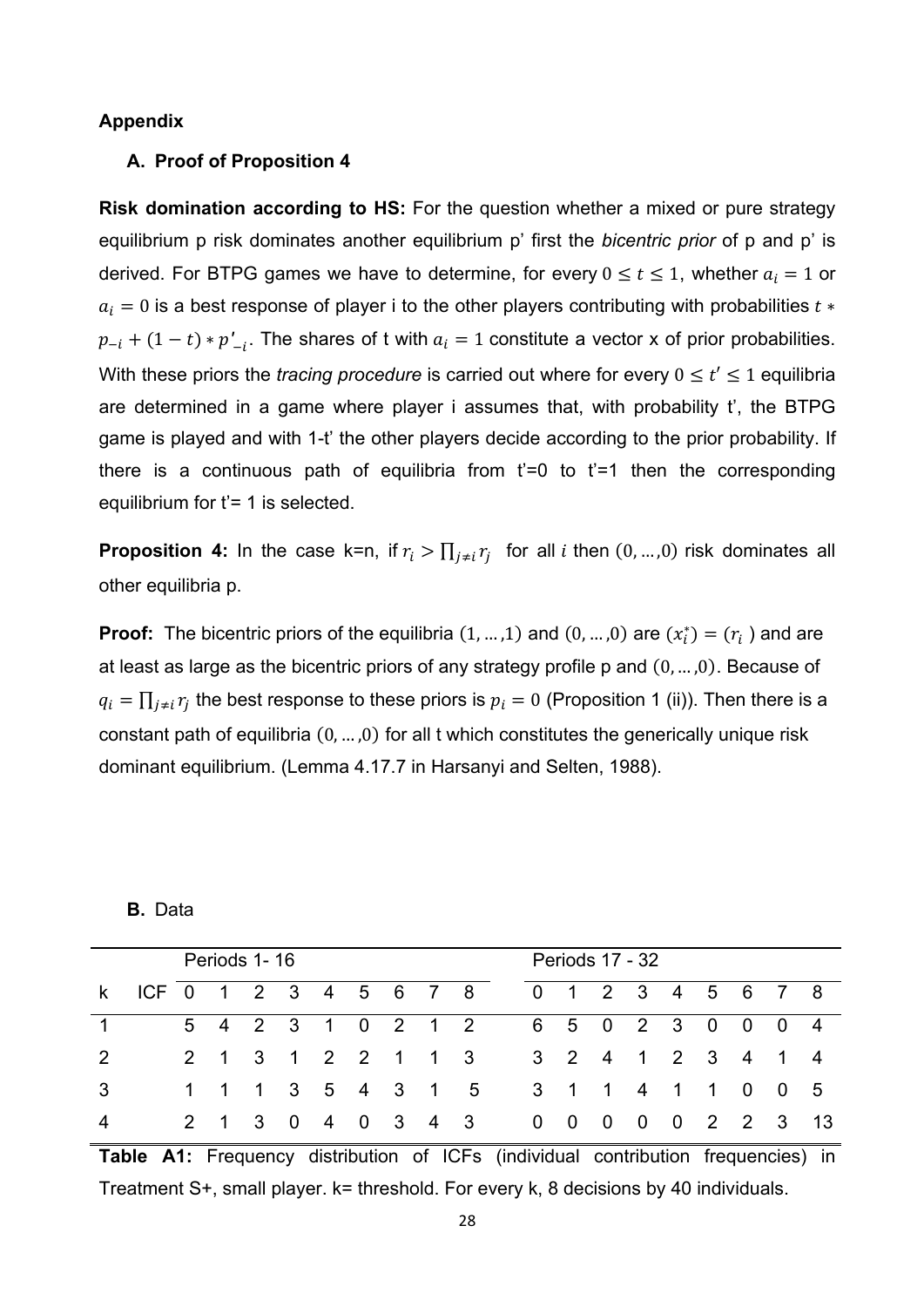|                                           |             | Periods 1 - 16 |  |                   |                   |  | Periods 17 - 32                                                        |  |  |                   |          |
|-------------------------------------------|-------------|----------------|--|-------------------|-------------------|--|------------------------------------------------------------------------|--|--|-------------------|----------|
| k ICF 0 1 2 3 4 5 6 7 8 0 1 2 3 4 5 6 7 8 |             |                |  |                   |                   |  |                                                                        |  |  |                   |          |
|                                           |             |                |  |                   | 5 2 2 3 4 0 1 2 1 |  |                                                                        |  |  | 2 6 4 3 1 0 0 1 3 |          |
|                                           |             |                |  | 0 2 3 2 2 2 2 0 3 |                   |  |                                                                        |  |  | 4 2 2 0 4 2 4 0 6 |          |
|                                           |             |                |  |                   | 1 0 0 6 3 5 3 1 5 |  |                                                                        |  |  | 0 0 1 0 1 3 5 2 4 |          |
|                                           | $0 \quad 0$ |                |  |                   | 1 4 0 6 2 4 3     |  | $\begin{array}{ccccccccccccccccc} & 0 & 0 & 0 & 0 & 0 & 0 \end{array}$ |  |  |                   | 1 3 2 14 |

**Table A2:** Frequency distribution of ICFs (individual contribution frequencies) in Treatment 1, large player. k= threshold. For every k, 8 decisions by 40 individuals.

|                                           |  | Periods 1 - 16 |  |  |                                        |                   | Periods 17 - 32 |  |  |  |
|-------------------------------------------|--|----------------|--|--|----------------------------------------|-------------------|-----------------|--|--|--|
| k ICF 0 1 2 3 4 5 6 7 8 0 1 2 3 4 5 6 7 8 |  |                |  |  |                                        |                   |                 |  |  |  |
|                                           |  |                |  |  | 3 1 0 3 3 4 1 4 1 1 16 3 1 0 0 0 0 0 0 |                   |                 |  |  |  |
|                                           |  |                |  |  | 2 4 2 2 3 4 1 1 1 3 2 4 3 1 4 1 1 1    |                   |                 |  |  |  |
|                                           |  |                |  |  | 1 1 4 2 5 1 1 3 2                      | 0 2 2 3 5 3 0 1 4 |                 |  |  |  |
|                                           |  |                |  |  | 0 0 0 0 5 4 7 4 0 2 1 0 0 0 4 5 2 6    |                   |                 |  |  |  |

**Table A3:** Frequency distribution of ICFs (individual contribution frequencies) in Treatment 2, small player. k= threshold. For every k, 8 decisions by 40 individuals.

|                                           |  | Periods $1 - 16$ |                   |  |  |                                      |                   |  | Periods 17 - 32 |  |  |  |
|-------------------------------------------|--|------------------|-------------------|--|--|--------------------------------------|-------------------|--|-----------------|--|--|--|
| k ICF 0 1 2 3 4 5 6 7 8 0 1 2 3 4 5 6 7 8 |  |                  |                   |  |  |                                      |                   |  |                 |  |  |  |
|                                           |  |                  |                   |  |  | 3 1 1 3 5 1 1 2 3 14 4 1 1 0 0 0 0 0 |                   |  |                 |  |  |  |
|                                           |  |                  |                   |  |  | 4 2 3 2 1 4 1 1 2                    | 4 3 3 2 1 2 3 1 1 |  |                 |  |  |  |
|                                           |  |                  | 3 0 3 2 1 2 5 2 2 |  |  |                                      | 4 2 1 2 1 3 1 3 3 |  |                 |  |  |  |
|                                           |  |                  |                   |  |  | 2 1 1 1 3 2 4 1 5 3 0 2 1 0 2 1 5 6  |                   |  |                 |  |  |  |

**Table A4:** Frequency distribution of ICFs (individual contribution frequencies) in Treatment 2, large player. k= threshold. For every k, 8 decisions by 40 individuals.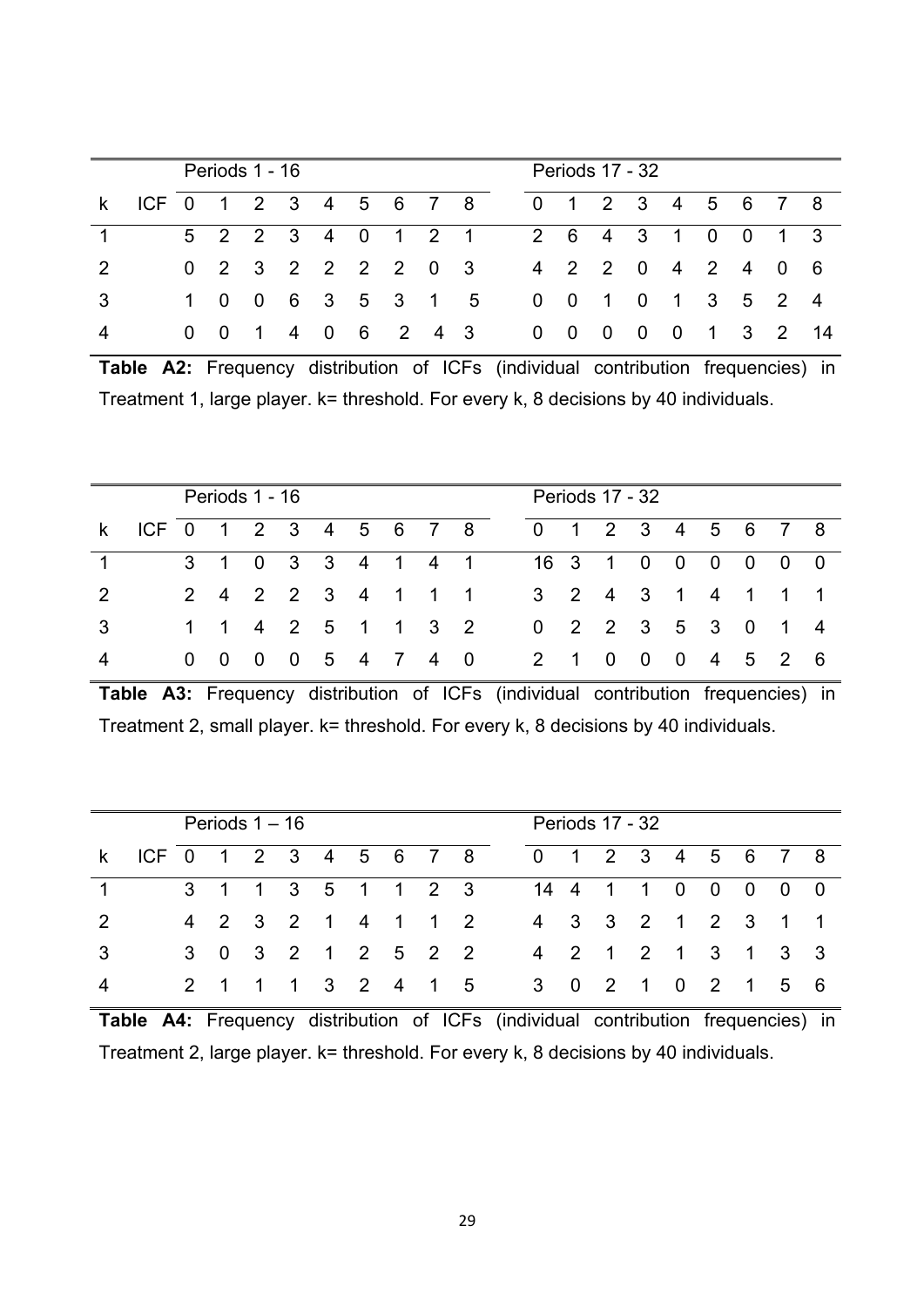# **C. Instructions**

## **Welcome**

You are participating in an economic experiment. You will receive your payoff personally and directly after the experiment. The payoff depends on your own decisions and the decisions of your co-players.

Please, turn off your cellphone and similar devices. The entire experiment is conducted on the computer. During the course of the experiment, please do not speak and do not communicate with other participants in any other way.

Below you will find an explanation of the experiment. Please read it carefully. If you have questions notify the experimenter. The experimenter will then answer them. After reading these instructions you will answer several test questions. If you have problems answering these questions, please also notify the experimenter.

### **Instructions for Treatment 1**

- In this experiment you have to make decisions in several periods.
- In each period **groups of 4 players** are built. **You are always player 1** in your group. [In other instructions: Player 2, 3, or 4]
- Each period **each player is endowed with 8 points**.
- Each player can either choose **A** or **B**.
- For now **choosing B** has **no impact** on your points.
- **Choosing A costs**
	- o **you and player 2 4 points each**
	- o **player 3 and 4 8 points each**
- If a **threshold of players choosing A** is reached then
	- o **you and player 2 get 10 points each**
	- o **player 3 and 4 get 20 points each**
- The **level** of this **threshold** is changed **every 8th round**. It is displayed on the screen.
- Each 25 points pays you 1 Euro.

### **Example**

At the beginning of the period you get 8 points. The threshold is 1. Your 3 co-players choose B.

|                                       | you | player 2 | player 3 | player 4 |
|---------------------------------------|-----|----------|----------|----------|
| points at the beginning of the period |     |          |          |          |
| costs for choosing A                  | -4  |          |          |          |
| profit for reaching the threshold     | +10 | $+10$    | +20      | $+20$    |
| period payoff                         | 14  |          | 28       | 28       |

#### **In case you choose A:**